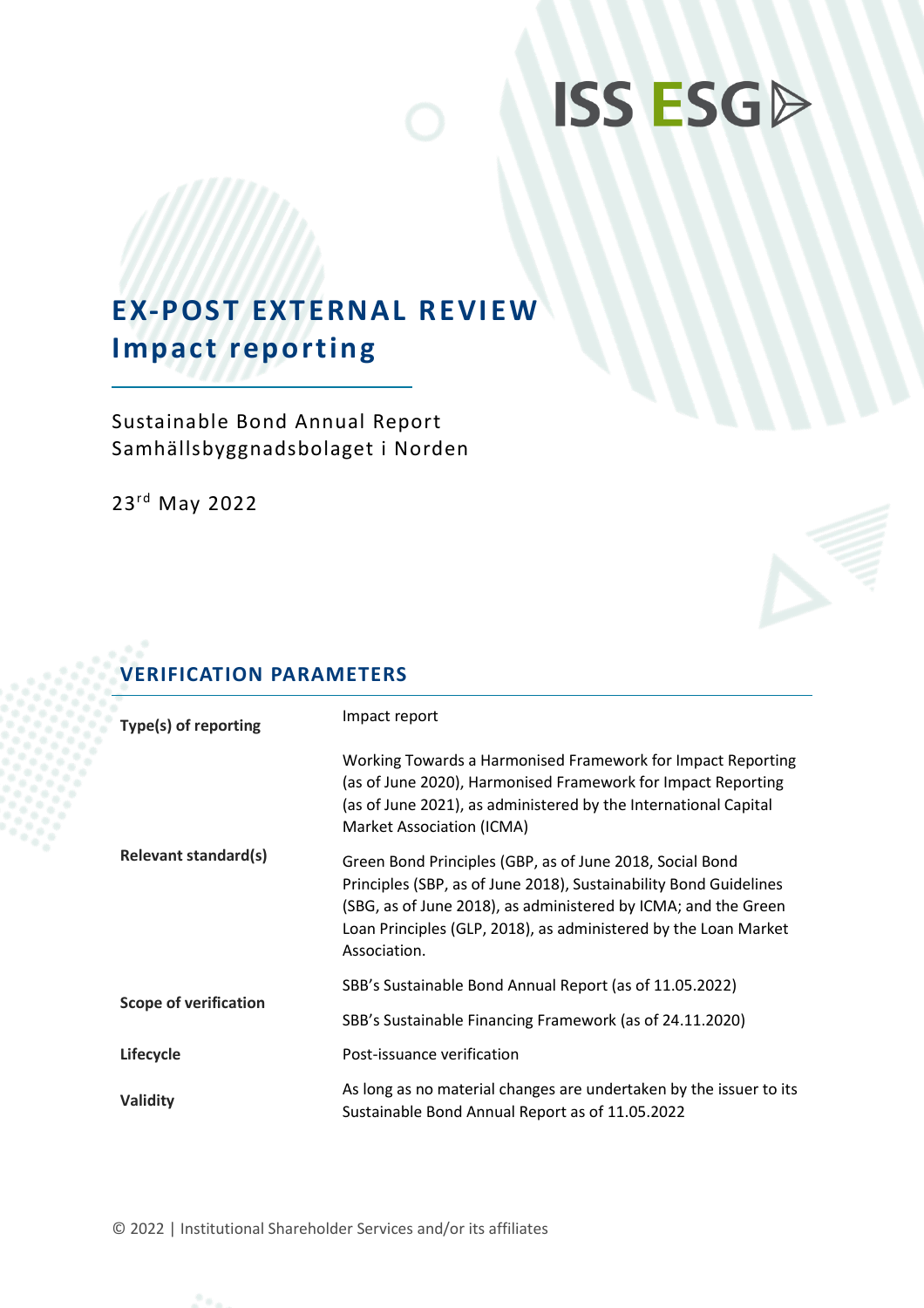## **ISS ESG**

## **CONTENTS**

| PART I: ALIGNMENT WITH COMMITMENTS SET FORTH IN THE SUSTAINABLE FINANCING         |  |
|-----------------------------------------------------------------------------------|--|
| PART II: ASSESSMENT AGAINST THE ICMA WORKING TOWARDS A HARMONISED FRAMEWORK       |  |
| PART III: DISCLOSURE OF PROCEEDS ALLOCATION AND SOUNDNESS OF THE IMPACT REPORTING |  |
|                                                                                   |  |
|                                                                                   |  |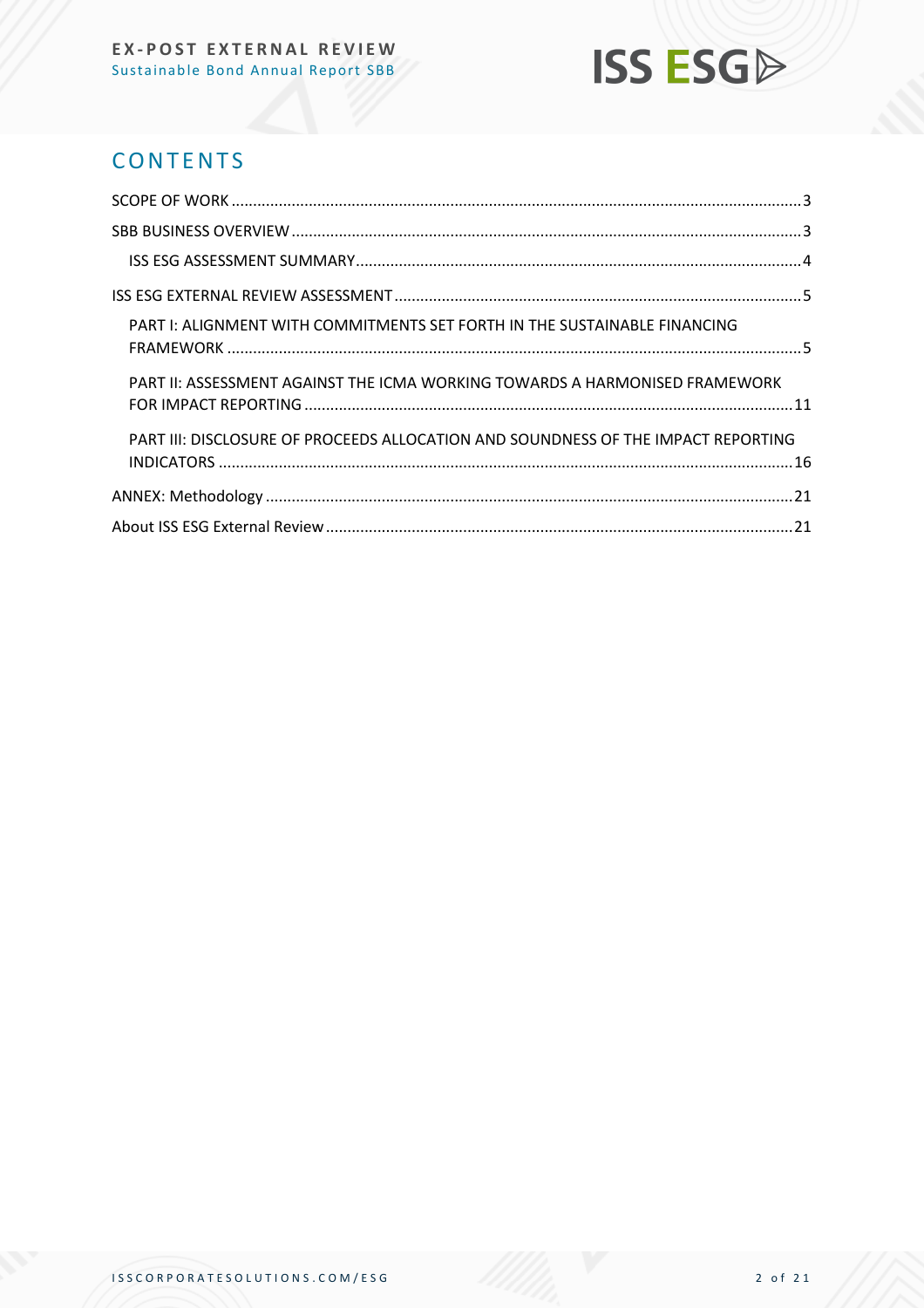### <span id="page-2-0"></span>SCOPE OF WORK

Samhällsbyggnadsbolaget i Norden AB (the issuer or SBB) commissioned ISS ESG to provide an External Review on its Sustainable Bond Annual Report by assessing:

- 1. The alignment of SBB's Sustainable Bond Annual Report with the commitments set forth in SBB's Sustainable Financing Framework (24.11.2020 version) assessed against the ICMA GBP, SBP, SBG and LMA's GLP applicable at date of publication of the framework.
- 2. SBB's Sustainable Bond Annual Report benchmarked against Working Towards a Harmonised Framework for Impact Reporting (as of June 2020) and Harmonised Framework for Impact Reporting (as of June 2021), as administered by ICMA.
- 3. The disclosure of proceeds allocation and soundness of reporting indicators<sup>1</sup> whether the metrics align with best market practices and are relevant to the green bonds and social bonds issued.

## <span id="page-2-1"></span>SBB BUSINESS OVERVIEW

SBB was founded in March 2016 by Ilija Batljan to build a Nordic real estate company focused on residential and community service properties. The business model builds on property management with secure cash flows from social infrastructure, which are supplemented with three incomegenerating value-add strategies: project and property development; renovations, remodelling and extensions; and property transactions. The company's strategy is to have a long-term view on ownership, management and development of rent regulated residential properties in Sweden and low-risk community service properties in the Nordic region.

<sup>&</sup>lt;sup>1</sup> ISS ESG's review does not follow auditing or assurance standards or guidance. ISS ESG does not provide assurance on the information presented in SBB's Sustainable Bond Annual Report. ISS ESG solely conducted a review of the Use of Proceeds' allocation and impact reporting against ICMA's core principles and recommendations where applicable and criteria outlined in the Issuer's Framework.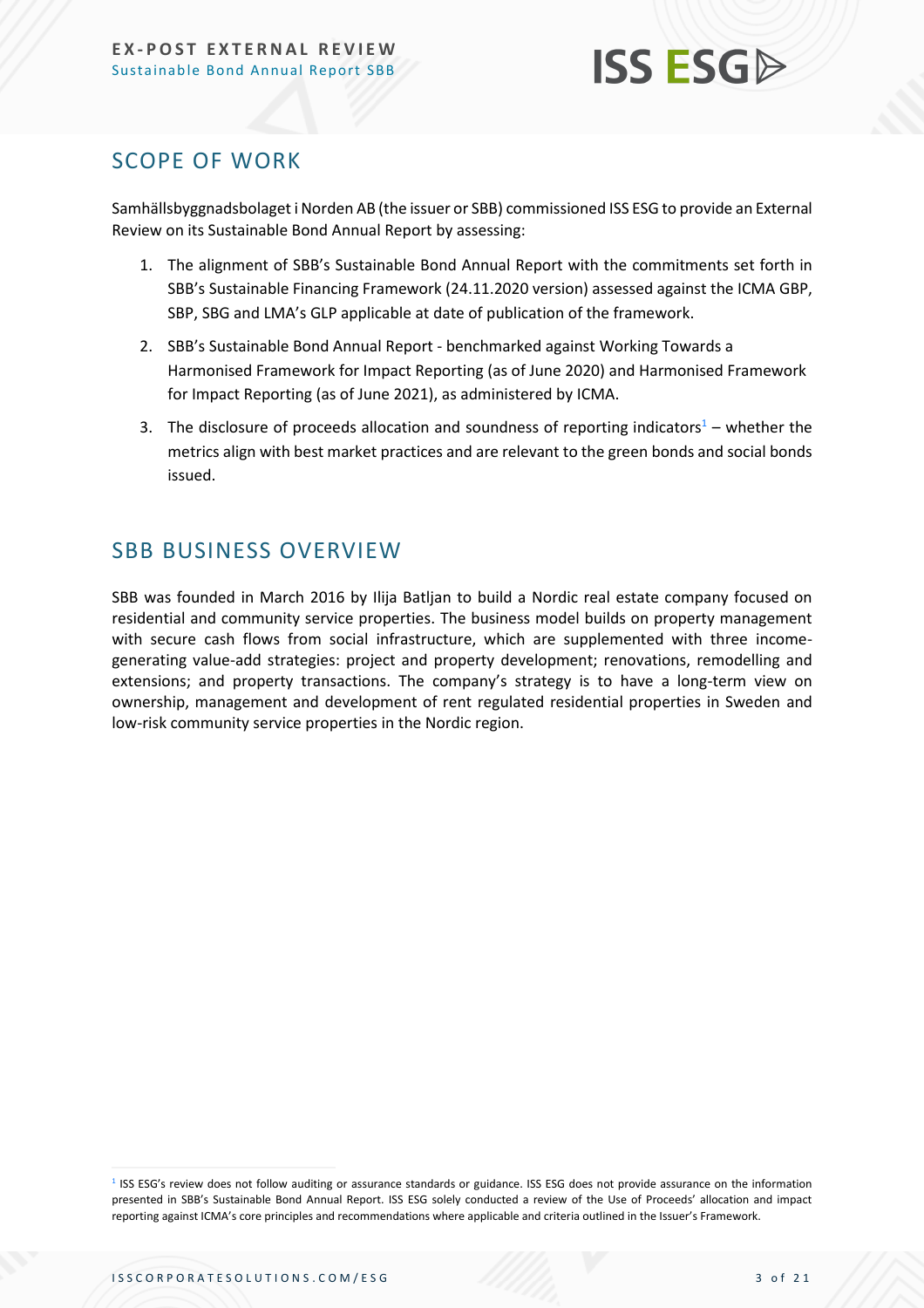## **ISS ESGA**

#### <span id="page-3-0"></span>ISS ESG ASSESSMENT SUMMARY

| <b>REVIEW SECTION</b>                                                                                                                                                                                                   | <b>SUMMARY</b>                                                                                                                                                                                                                                                                                                                                                                                                                                          | <b>EVALUATION</b> |
|-------------------------------------------------------------------------------------------------------------------------------------------------------------------------------------------------------------------------|---------------------------------------------------------------------------------------------------------------------------------------------------------------------------------------------------------------------------------------------------------------------------------------------------------------------------------------------------------------------------------------------------------------------------------------------------------|-------------------|
| Part 1<br><b>Alignment with</b><br>the Issuer's<br>commitments set<br>forth in the<br><b>Framework</b>                                                                                                                  | ISS ESG finds that SBB's Sustainable Bond Annual Report<br>meets the issuer's commitments set forth in the Sustainable<br>Financing Framework. The underlying issuances align with<br>key requirements defined by the Green Bond Principles,<br>Social Bond Principles, Sustainability Bond Guidelines and the<br>Green Loan Principles. <sup>2</sup>                                                                                                   | <b>Aligned</b>    |
| Part 2:<br>Alignment with<br>the Working<br><b>Towards a</b><br><b>Harmonised</b><br><b>Framework for</b><br><b>Impact Reporting</b><br>and the<br><b>Harmonised</b><br><b>Framework for</b><br><b>Impact Reporting</b> | ISS ESG finds that the Sustainable Bond Annual Report is in<br>line with ICMA's Working Towards a Harmonised Framework<br>for Impact Reporting and the Harmonised Framework for<br>Impact Reporting. The Issuer follows core principles and<br>where applicable key recommendations.                                                                                                                                                                    | <b>Aligned</b>    |
| Part 3:<br><b>Disclosure of</b><br>proceeds'<br>allocation and<br>soundness of<br>reporting<br>indicators                                                                                                               | ISS ESG finds that the allocation of the bond's proceeds has<br>been disclosed, with a detailed breakdown across different<br>eligible asset categories as proposed in the framework. <sup>3</sup><br>The indicators are relevant and align with the reporting<br>criteria set forth in the issuer's framework.<br>Data sourcing, methodologies of quantitative assessment,<br>the baseline selection and granularity reflect best market<br>practices. | <b>Positive</b>   |

<sup>&</sup>lt;sup>2</sup> The Framework was assessed by ISS ESG as aligned with the GBP, SBP, SBG and GLP as of 24.11.2020.

<sup>&</sup>lt;sup>3</sup> ISS ESG bases its assessment on the information provided in the allocation reporting. The Issuer is responsible for the preparation of the report including the application of methods and procedures designed to ensure that the subject matter information is free from material misstatement.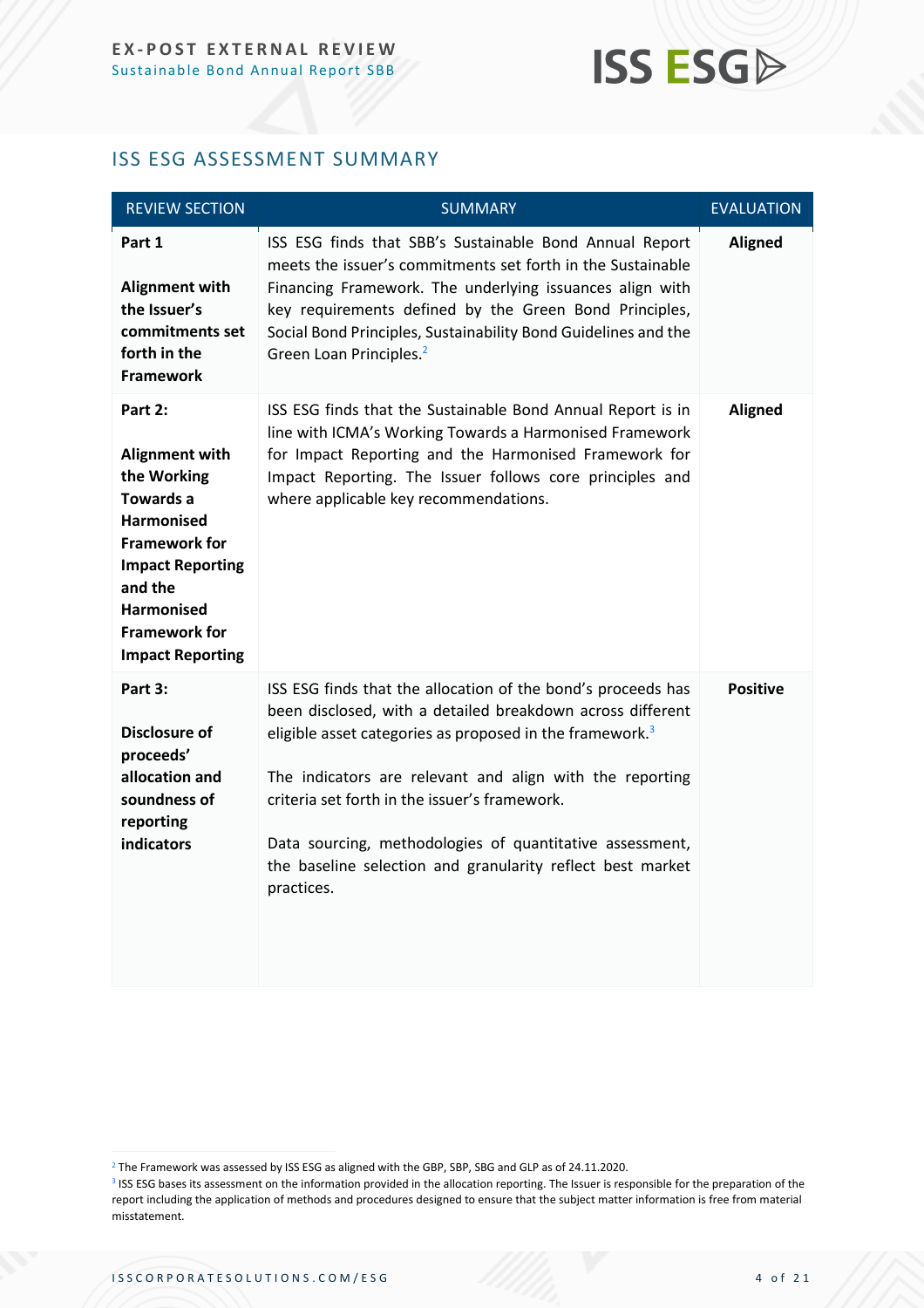## <span id="page-4-0"></span>ISS ESG EXTERNAL REVIEW ASSESSMENT

### <span id="page-4-1"></span>**PART I: ALIGNMENT WITH COMMITMENTS SET FORTH IN THE SUSTAINABLE FINANCING FRAMEWORK<sup>4</sup>**

The following table presents ISS ESG's assessment of the Sustainable Bond Annual Report against the commitments set forth in SBB's framework, which are based on the core requirements of the Green Bond Principles, Social Bond Principles, Sustainability Bond Guidelines and Green Loan Principles as well as best market practices.

| <b>CORE</b><br>GBP/SBP/SBG<br><b>AND GLP</b><br><b>REQUIREMENTS</b><br><b>OR BEST</b><br><b>MARKET</b><br><b>STANDARD</b> | <b>SBB'S SUSTAINABLE FINANCING</b><br><b>FRAMEWORK</b>                                                                                                                                                                                                                                                                                                                                                                                                                                                    | <b>SBB'S SUSTAINABLE BOND</b><br><b>ANNUAL REPORT</b>                                                                                                                                                                                                                                                               | <b>ALIGN</b><br><b>MENT</b><br><b>WITH</b><br><b>COMM</b><br><b>ITMEN</b><br>T. |
|---------------------------------------------------------------------------------------------------------------------------|-----------------------------------------------------------------------------------------------------------------------------------------------------------------------------------------------------------------------------------------------------------------------------------------------------------------------------------------------------------------------------------------------------------------------------------------------------------------------------------------------------------|---------------------------------------------------------------------------------------------------------------------------------------------------------------------------------------------------------------------------------------------------------------------------------------------------------------------|---------------------------------------------------------------------------------|
| 1. Use of Proceeds                                                                                                        |                                                                                                                                                                                                                                                                                                                                                                                                                                                                                                           |                                                                                                                                                                                                                                                                                                                     |                                                                                 |
| 1.1. Alignment<br>with the<br>project<br>categories<br>defined by<br>the GBP,<br>SBP, SBG<br>and GLP                      | The net proceeds will be exclusively<br>allocated to finance or re-finance projects in<br>the following categories:<br>Green Buildings;<br>Energy Efficiency;<br>$\bullet$<br>Affordable Housing;<br>٠<br>Access to Essential Services.<br>$\bullet$                                                                                                                                                                                                                                                      | In accordance with the eligibility<br>criteria<br>established<br>in<br>the<br>framework, the proceeds have<br>been used to finance or re-finance<br>following<br>projects<br>in<br>the<br>categories:<br><b>Green Buildings</b><br><b>Affordable Housing</b><br>to<br>Essential<br><b>Access</b><br><b>Services</b> |                                                                                 |
| 1.2. Defined<br>and<br>transparent<br>criteria for<br>eligible<br>projects                                                | Green buildings, new construction, major<br>renovation or existing buildings have the<br>following characteristics:<br>Have or will receive minimum<br>certification of Miljöbyggnad Silver<br>or GreenBuilding or Passive House<br>(Sw. "Passivhus")<br>Either have or will receive minimum<br>$\bullet$<br>certification of LEED Gold or<br>BREEAM Very Good and have an<br>energy performance of at least 25%<br>the<br>below<br>current<br>national<br>regulation after the completed<br>construction | The Issuer has financed Green<br>Buildings, Affordable Housing and<br>Access to Essential Services with<br>criteria as<br>identified in the<br>framework.                                                                                                                                                           |                                                                                 |

4 ISS ESG assessed the SBB Sustainable Financing Framework as aligned with the GBP, SBP, SBG and GLP as of 24.11.2020.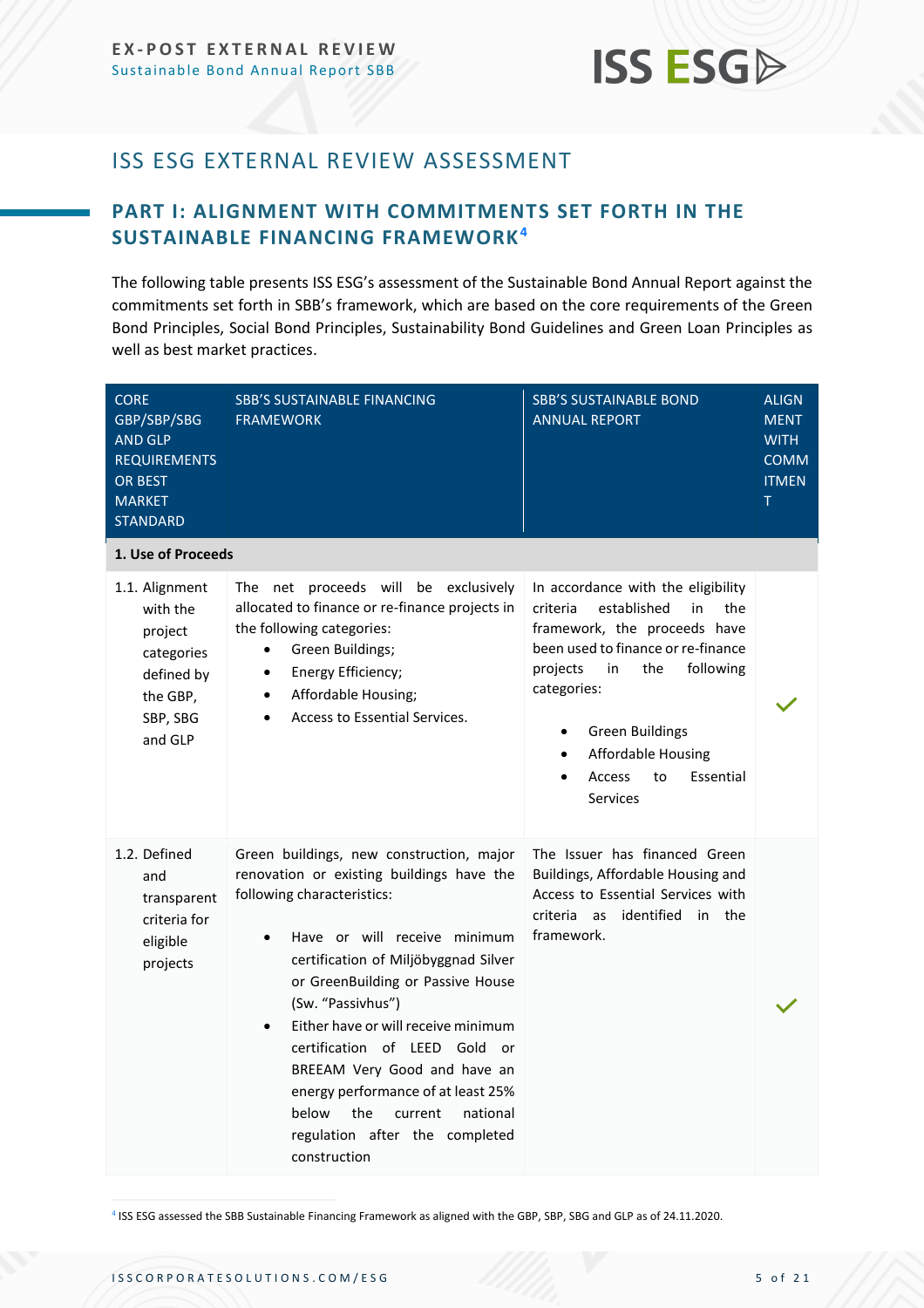## **ISS ESG**

- New construction with energy consumption 25% below the national building requirements and/or major renovations reducing energy consumption by at least 25%
- New construction with energy consumption 25% below the national building requirements and/or major renovations reducing energy
- All new constructions that either have or will receive an energy performance certificate ("EPC") of levels A.
- Residential buildings close to public services and public transportation (less than 2 km), and which are committed to a 30% reduction in energy consumption over a fiveyear period.
- In addition to the criteria above, eligible green assets cannot be heated by fossil fuels such as oil or natural gas.

Energy retrofit projects such as:

- Set up of heat pumps;
- Instalment of LED lighting;
- Improvements in ventilation systems; and
- Extension of district heating and cooling systems.

Affordable housing that is rent-regulated residential housing.

Community service properties such as:

- Healthcare properties
- Elderly care home with access to medical care and assistance
- Care homes for people with disabilities (incl. intellectual disabilities, autism, brain damage, reduced mobility) with access to assistance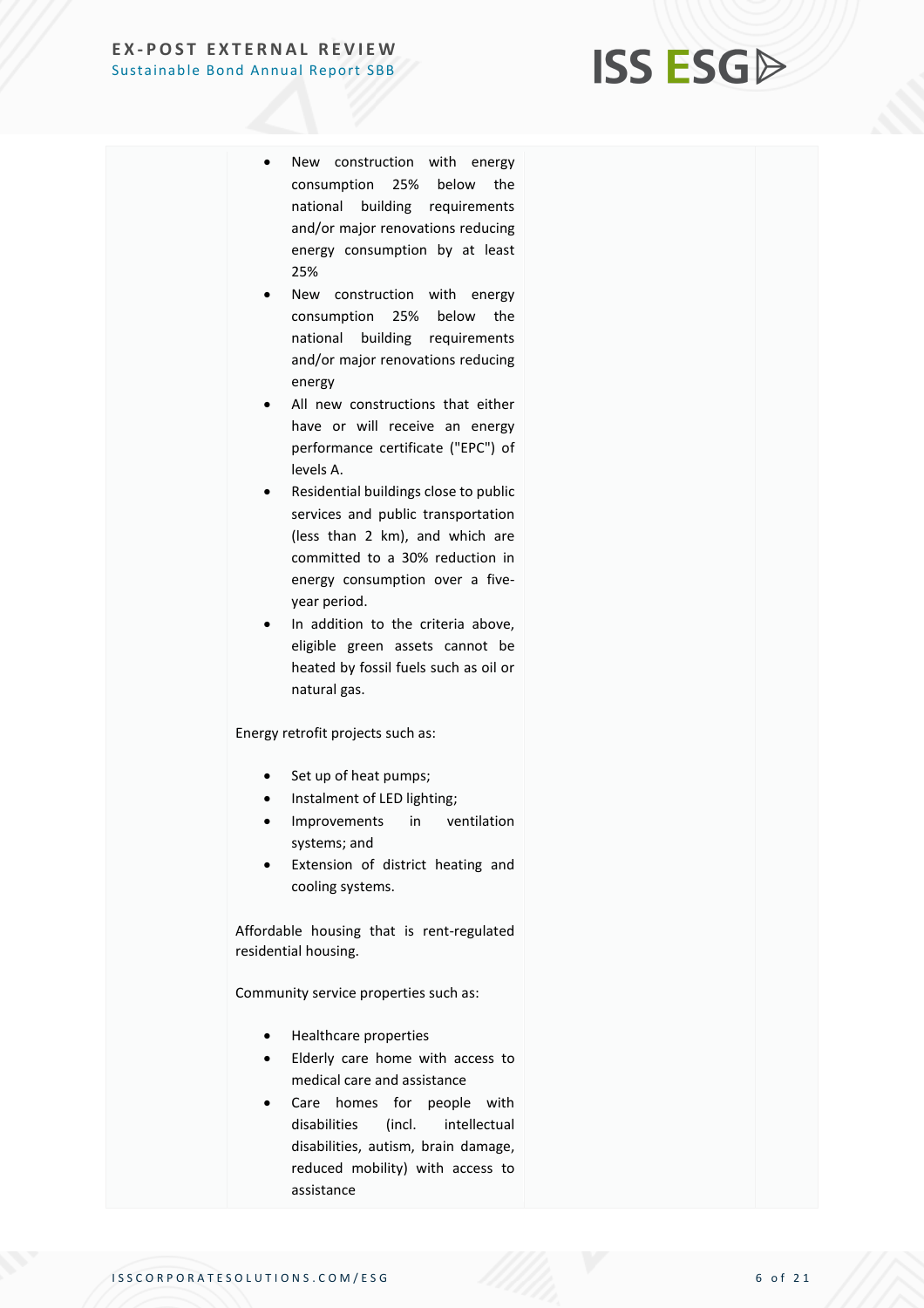## **ISS ESG**

|                                                                                                                          | Preschools<br>Primary schools and secondary<br>schools<br>Higher education and universities<br>Culture facilities (incl. libraries,<br>culture<br>centres,<br>community<br>centres)                                                                                                                                                                                                                |                                                                                                                                                                                                                                                                                                                                                                                                                                                                                                                                                                                                                        |  |
|--------------------------------------------------------------------------------------------------------------------------|----------------------------------------------------------------------------------------------------------------------------------------------------------------------------------------------------------------------------------------------------------------------------------------------------------------------------------------------------------------------------------------------------|------------------------------------------------------------------------------------------------------------------------------------------------------------------------------------------------------------------------------------------------------------------------------------------------------------------------------------------------------------------------------------------------------------------------------------------------------------------------------------------------------------------------------------------------------------------------------------------------------------------------|--|
| 1.3. Description<br>of the<br>expected<br>environme<br>ntal and/or<br>social<br>benefits of<br>the project<br>categories | Environmental/social<br>objectives<br>and<br>benefits are defined for each project<br>category in SBB's framework.                                                                                                                                                                                                                                                                                 | A detailed description of core<br>environmental impacts for each<br>target area is available in the<br>report.<br>Green Buildings -<br>$\bullet$<br>environmental certification<br>obtained and energy use<br>per unit<br>Affordable Housing - area in<br>$\bullet$<br>square meters and number<br>of households provided<br><b>Access to Essential Services</b><br>$\bullet$<br>- area in square meters and<br>number of students/<br>patients benefiting from<br>school/ university/ hospital<br>building interventions, area<br>in square meters and<br>number of apartments<br>provided from elderly care<br>homes |  |
| 1.4. Exclusion<br>of harmful<br>project<br>categories                                                                    | For the avoidance of doubt, financing<br>related to the following activities are<br>excluded from the financing by SBB's<br>sustainable financing instruments:<br>Fossil fuel energy<br>$\bullet$<br>Nuclear energy<br>Large hydro > 20MW<br>Defence<br>Gambling<br>Tobacco<br>Alcohol<br>Weapons<br><b>Prisons and Correctional Facilities</b><br>2. Process for project evaluation and selection | The proceeds have not been<br>allocated to any of the excluded<br>sectors.                                                                                                                                                                                                                                                                                                                                                                                                                                                                                                                                             |  |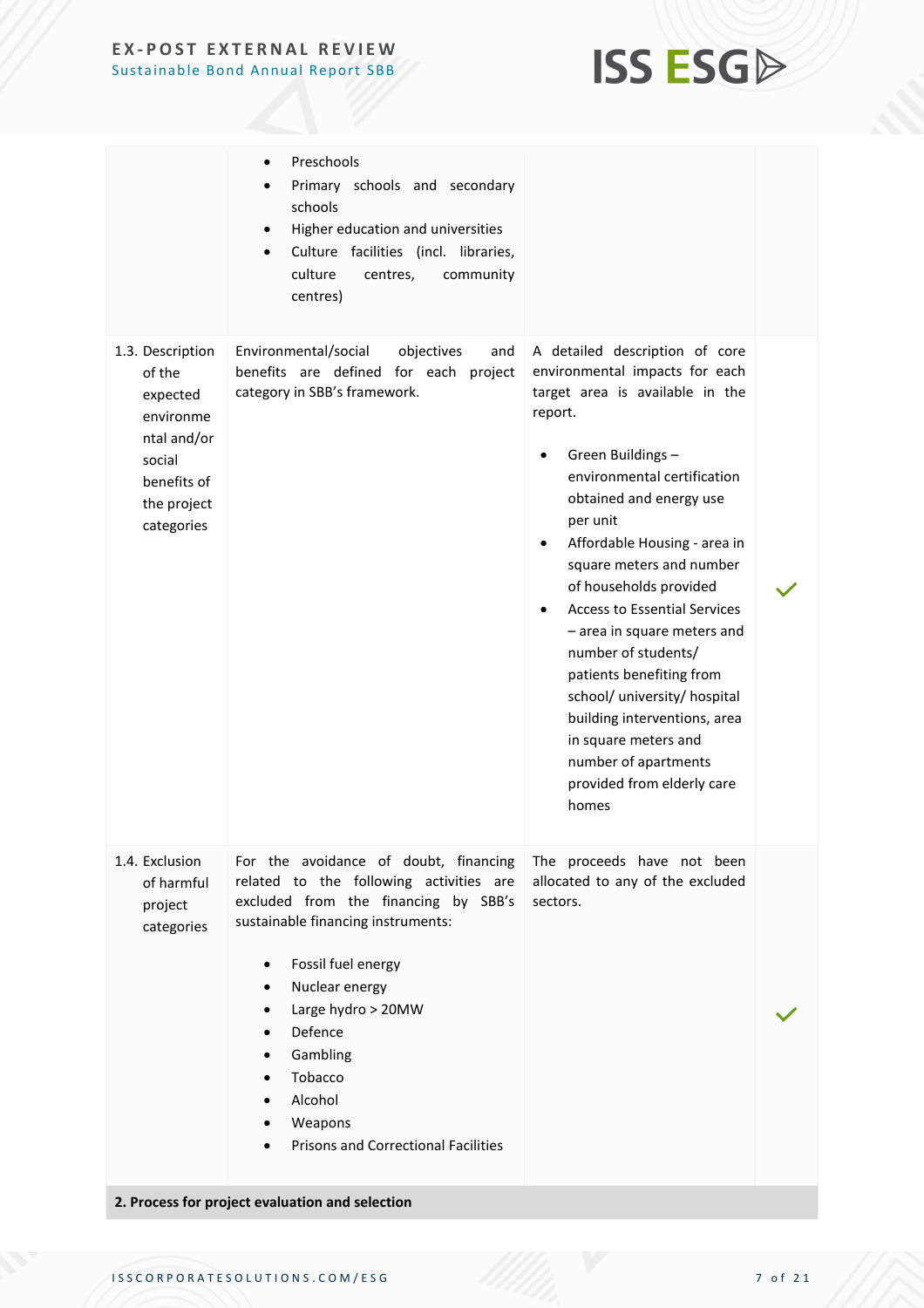

| 2.1 Documente<br>d process<br>to<br>determine<br>whether<br>projects fit<br>within<br>defined<br>categories | The list of eligible assets is monitored on a<br>regular basis as long as there are sustainable<br>financing instruments outstanding to ensure<br>that the proceeds are sufficiently allocated<br>to eligible assets and that these assets<br>continue to meet the eligibility criteria<br>described in the use of proceeds' section.                                                                                                                                                                                                                                                                                                                                         | All projects fit within the eligible<br>categories listed in the use of<br>proceeds section as part of the<br>framework.<br>Projects refinanced with the<br>sustainable financing instruments<br>issued under the sustainable<br>framework<br>financing<br>were<br>monitored based on compliance<br>with the eligibility criteria. |  |
|-------------------------------------------------------------------------------------------------------------|-------------------------------------------------------------------------------------------------------------------------------------------------------------------------------------------------------------------------------------------------------------------------------------------------------------------------------------------------------------------------------------------------------------------------------------------------------------------------------------------------------------------------------------------------------------------------------------------------------------------------------------------------------------------------------|------------------------------------------------------------------------------------------------------------------------------------------------------------------------------------------------------------------------------------------------------------------------------------------------------------------------------------|--|
| 2.2 Informatio<br>n on<br>responsibili<br>ties and<br>accountabil<br>ity                                    | dedicated<br>Sustainable<br>Financing<br>A<br>Committee was established to manage the<br>Sustainable Financing Framework and any<br>future updates to the framework, including<br>expanding the list of eligible categories and<br>oversee its implementation.<br>The SBB Business Controller team presents<br>relevant buildings, meeting the criteria of<br>this framework to the Sustainable Financing<br>Committee.<br>The Sustainable Financing Committee solely<br>makes the decision to include the new<br>buildings in the list of eligible assets. A<br>decision to include an asset will require a<br>consensus decision by the Sustainable<br>Financing Committee. | confirmed<br><b>SBB</b><br>that<br>has<br>- it<br>respected the responsibilities and<br>accountability as outlined in the<br>framework.                                                                                                                                                                                            |  |
| 2.3 Stakeholde<br>rs involved<br>in the<br>process                                                          | The selection of eligible assets is managed by<br>dedicated<br>Sustainable<br>Financing<br>a<br>Committee consisting of:<br><b>SBB Chief Executive Officer</b><br>٠<br>SBB Chief Financial Officer<br>٠<br><b>SBB Technical Manager</b><br>٠<br>SBB Head of Sustainability<br>٠<br><b>SBB Head of Finance</b><br>▪<br>Inclusion in the list of eligible assets follows<br>a two-step process that also involves the SBB<br>Controller<br><b>Business</b><br>and<br>the<br>team<br>Sustainable Financing Committee.                                                                                                                                                            | SBB confirmed that it respected<br>its process regarding stakeholders<br>as outlined in the framework.                                                                                                                                                                                                                             |  |

**3. Management of Proceeds**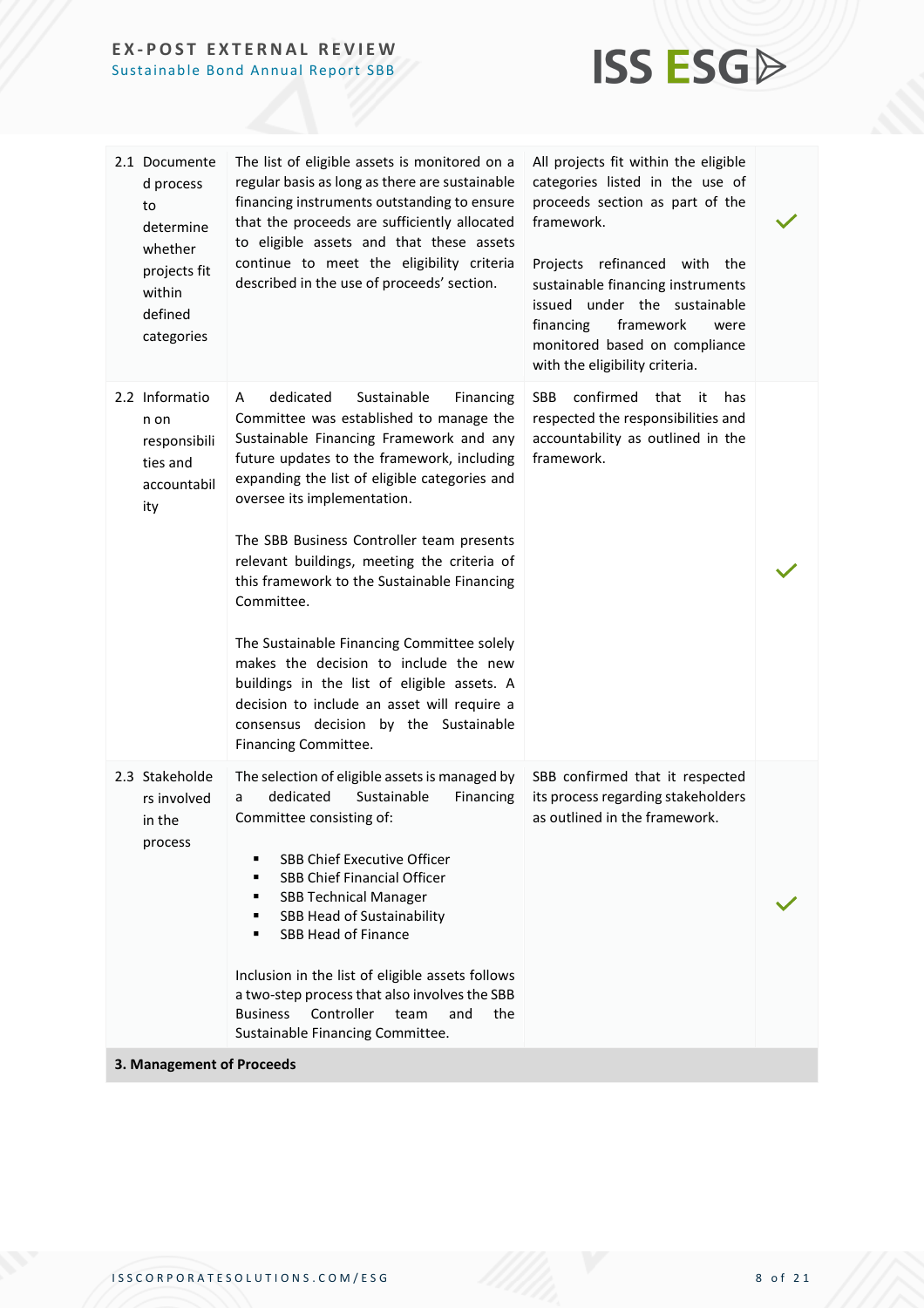

| 3.1 Green and<br>social bond<br>proceeds<br>tracked in<br>an<br>appropriate<br>manner                                  | All sustainable financing instruments issued<br>by SBB will be managed on a portfolio level.<br>This means that a sustainable financing<br>instrument will not be linked directly to one<br>(or more) pre-determined eligible assets.<br>SBB will keep track and ensure there are<br>sufficient eligible assets in the portfolio.<br>Assets can, whenever needed, be removed<br>or added to/from the eligible assets'<br>portfolio.                                                                                                                                                                                                                                                                                                                                                                                                                                                                                                      | The proceeds have been fully<br>allocated. |  |
|------------------------------------------------------------------------------------------------------------------------|------------------------------------------------------------------------------------------------------------------------------------------------------------------------------------------------------------------------------------------------------------------------------------------------------------------------------------------------------------------------------------------------------------------------------------------------------------------------------------------------------------------------------------------------------------------------------------------------------------------------------------------------------------------------------------------------------------------------------------------------------------------------------------------------------------------------------------------------------------------------------------------------------------------------------------------|--------------------------------------------|--|
| 3.2 Disclosure<br>of intended<br>types of<br>temporary<br>investment<br>instrument<br>s for<br>unallocated<br>proceeds | In the event that the separate account has a<br>positive balance, SBB will have the right to<br>either: i) temporarily deposit such positive<br>balance with approved financial institutions<br>as defined by the company's financial policy<br>or ii) temporarily invest in debt securities<br>from issuers with a minimum credit rating of<br>BBB- from Standard & Poor's or equivalent<br>rating from another rating institute and with<br>a maximum maturity of 12 months.<br>investments<br>Temporary<br>or<br>deposits<br>Temporary investments will not be made in<br>entities with a business plan focused on<br>fossil fuel energy generation, nuclear energy<br>generation, research and/or other carbon<br>dioxide intense activities, development<br>within weapons and defense, potentially<br>environmentally<br>negative<br>resource<br>extraction (such as rare-earth elements or<br>fossil fuels), gambling or tobacco. | The proceeds have been fully<br>allocated. |  |
| 3.3 Disclosure<br>of portfolio<br>balance of<br>unallocated<br>proceeds                                                | SBB will produce a report on its green, social<br>and sustainability Bonds which will include<br>the balance of unallocated proceeds, if any.                                                                                                                                                                                                                                                                                                                                                                                                                                                                                                                                                                                                                                                                                                                                                                                            | The proceeds have been fully<br>allocated. |  |
| 4. Reporting                                                                                                           |                                                                                                                                                                                                                                                                                                                                                                                                                                                                                                                                                                                                                                                                                                                                                                                                                                                                                                                                          |                                            |  |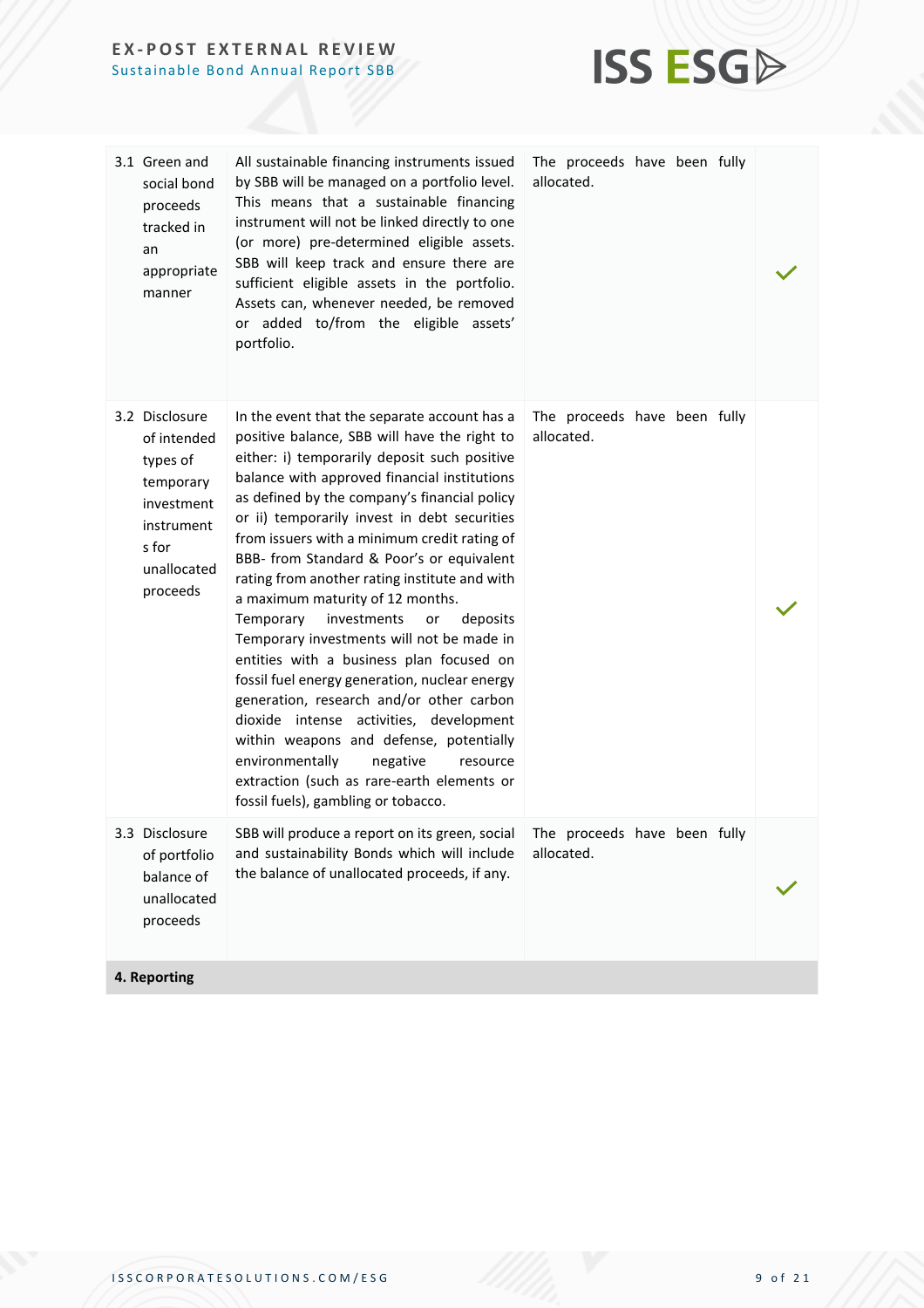

| 4.1 Use of<br>Proceeds<br>reporting                                     | SBB will annually, and until the maturity of<br>financing<br>sustainable<br>instruments<br>the<br>issued, provide investors with an annual<br>newsletter, including:<br>a summary of sustainable financing<br>٠<br>developments;<br>the outstanding amounts of issued<br>٠<br>social<br>green,<br>and<br>sustainable<br>financing instruments;<br>the balance on the separate account<br>٠<br>(including)<br>any,<br>temporary<br>investments<br>deposits<br>and<br>or<br>sustainable financing repayments);<br>the share of proceeds used for<br>٠<br>financing/re-financing as well as<br>share of proceeds used for categories<br>in the section "use of proceeds";<br>the share of unallocated proceeds (if<br>٠<br>any);<br>a complete list of eligible green and<br>٠<br>social assets financed by sustainable<br>financing instruments; and<br>an impact reporting.<br>٠ | The<br>sections<br>"Outstanding<br>amount of issued Sustainable<br>Bonds", "Balance on the Separate<br>Account" and "Impact Reporting"<br>of the Sustainable Bond Annual<br>Report comply with the pre-<br>issuance commitment expressed<br>in the framework and with the<br>requirements defined in the<br>GBP/SBP.<br>Further analysis of this section of<br>the report is displayed in Part III of<br>this report. |  |
|-------------------------------------------------------------------------|---------------------------------------------------------------------------------------------------------------------------------------------------------------------------------------------------------------------------------------------------------------------------------------------------------------------------------------------------------------------------------------------------------------------------------------------------------------------------------------------------------------------------------------------------------------------------------------------------------------------------------------------------------------------------------------------------------------------------------------------------------------------------------------------------------------------------------------------------------------------------------|-----------------------------------------------------------------------------------------------------------------------------------------------------------------------------------------------------------------------------------------------------------------------------------------------------------------------------------------------------------------------------------------------------------------------|--|
| 4.2 Impact<br>reporting                                                 | For green eligible assets, SBB will use a<br>baseline calculation method taking into<br>consideration energy savings, avoided<br>energy consumption and reduced usage of<br>fossil energy sources. A list of impact<br>indicators on asset and portfolio level are<br>provided in the framework.<br>For social eligible assets, a list of impact<br>indicators at asset level are provided in the<br>framework, where feasible and to the extent<br>data is available.                                                                                                                                                                                                                                                                                                                                                                                                          | The section "Impact Reporting" of<br>the Sustainable Bond Annual<br>Report complies with the pre-<br>issuance commitment expressed<br>in the framework and with the<br>requirements<br>defined<br>the<br>in<br>GBP/SBP.<br>Further analysis of this section is<br>available in Part III of this report.                                                                                                               |  |
| 4.3 Means of<br>disclosure:<br>where the<br>information is<br>published | This reporting will be available annually and<br>until the maturity of the sustainable<br>financing instruments issued on SBB's<br>website: http://sbbnorden.se/                                                                                                                                                                                                                                                                                                                                                                                                                                                                                                                                                                                                                                                                                                                | The report is intended to be<br>publicly available.                                                                                                                                                                                                                                                                                                                                                                   |  |
| 4.4 External<br>review                                                  | An SPO and verification of the reporting and<br>the allocation of the proceeds will be carried<br>out.                                                                                                                                                                                                                                                                                                                                                                                                                                                                                                                                                                                                                                                                                                                                                                          | ISS ESG has provided a Second<br>Party Opinion (SPO) on SBB's<br>Sustainable<br>Financing<br>Framework.                                                                                                                                                                                                                                                                                                               |  |

**Opinion:** ISS ESG finds that the Sustainable Bond Annual Report meets the general conditions set forth *in SBB's Sustainable Financing Framework. Core components as defined by ICMA have been considered in the framework and have been transposed accordingly in the Sustainable Bond Annual Report.*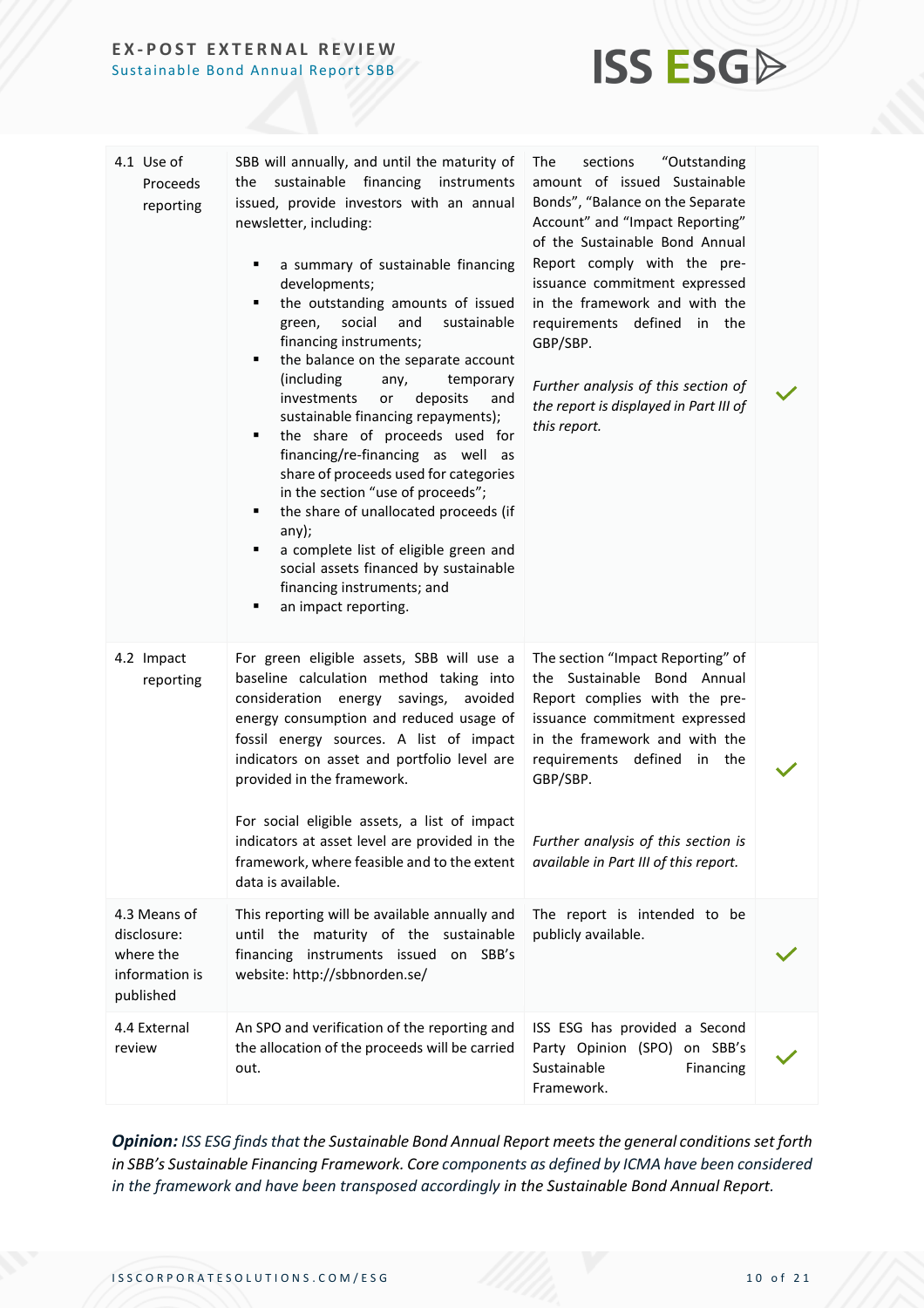

### <span id="page-10-0"></span>**PART II: ASSESSMENT AGAINST THE ICMA WORKING TOWARDS A HARMONISED FRAMEWORK FOR IMPACT REPORTING**

#### **SOCIAL BONDS**

Reporting is a core component of the SBP. Social bond issuers are required to report on both the use of social bond proceeds as well as the expected social impacts at least on an annual basis. ICMA's Working Towards a Harmonised Framework (WTHFIR) for Impact Reporting has been chosen as benchmark for this analysis as it represents the most widely adopted standard.

The table below presents the findings of an ISS ESG assessment of SBB's Sustainable Bond Annual Report against ICMA's WTHFIR.

| <b>CORE PRINCIPLES</b>                                                                                                                     |                                                                                                                                                                                                                                                                                                                                                                                            |                   |  |
|--------------------------------------------------------------------------------------------------------------------------------------------|--------------------------------------------------------------------------------------------------------------------------------------------------------------------------------------------------------------------------------------------------------------------------------------------------------------------------------------------------------------------------------------------|-------------------|--|
| <b>ICMA WTHFIR</b>                                                                                                                         | <b>SUSTAINABLE BOND ANNUAL REPORT</b>                                                                                                                                                                                                                                                                                                                                                      | <b>ASSESSMENT</b> |  |
| Formal internal process to<br>track proceeds                                                                                               | The issuer has clarified and confirmed that proceeds only<br>cover eligible assets of the categories Access to Essential<br>Services and Affordable Housingas outlined in the<br>framework. It also confirmed that the dedicated<br>Sustainable Financing Committee was responsible for<br>selecting eligible assets as outlined in the framework.                                         |                   |  |
| Reporting on an annual<br>basis                                                                                                            | SBB has reported within one year from issuance on the<br>impact and allocation of the proceeds which have been<br>fully allocated. For the years 2020 and 2021, the amount<br>of outstanding social bonds is SEK1.18 billion and EUR1.65<br>billion, and for the year 2021, the amount is EUR 500<br>million for the social hybrid bond. The report will be<br>available on SBB's website. |                   |  |
| Allocation of the proceeds<br>to social project categories                                                                                 | The proceeds were allocated to community service<br>property assets and rent-regulated residential housing<br>which are part of the social category Access to Essential<br>Services and Affordable Housing.                                                                                                                                                                                |                   |  |
| <b>Target Population</b>                                                                                                                   | SBB targets the general population, people with<br>disabilities and dependent elderly people.                                                                                                                                                                                                                                                                                              |                   |  |
| Output, outcome and/or<br>impact of projects                                                                                               | SBB uses a mix of output and impact indicators to<br>measure its impact. It reports its impact on a project level<br>per university, per school, per hospital, per care centre<br>per elderly care home and per household. It also reports<br>on documented and estimated impact.                                                                                                          |                   |  |
| Illustrate the expected<br>social impact made possible<br>as a result of projects to<br>which social bond proceeds<br>have been allocated. | The assessment and measurement of the impacts<br>generated by SBB's social bonds and social hybrid bond<br>covered the following areas:<br>> Number of apartments accessible to elderly<br>people (including area in sqm);<br>> Number of students benefitting from school and<br>university buildings (including area in sqm); and                                                        |                   |  |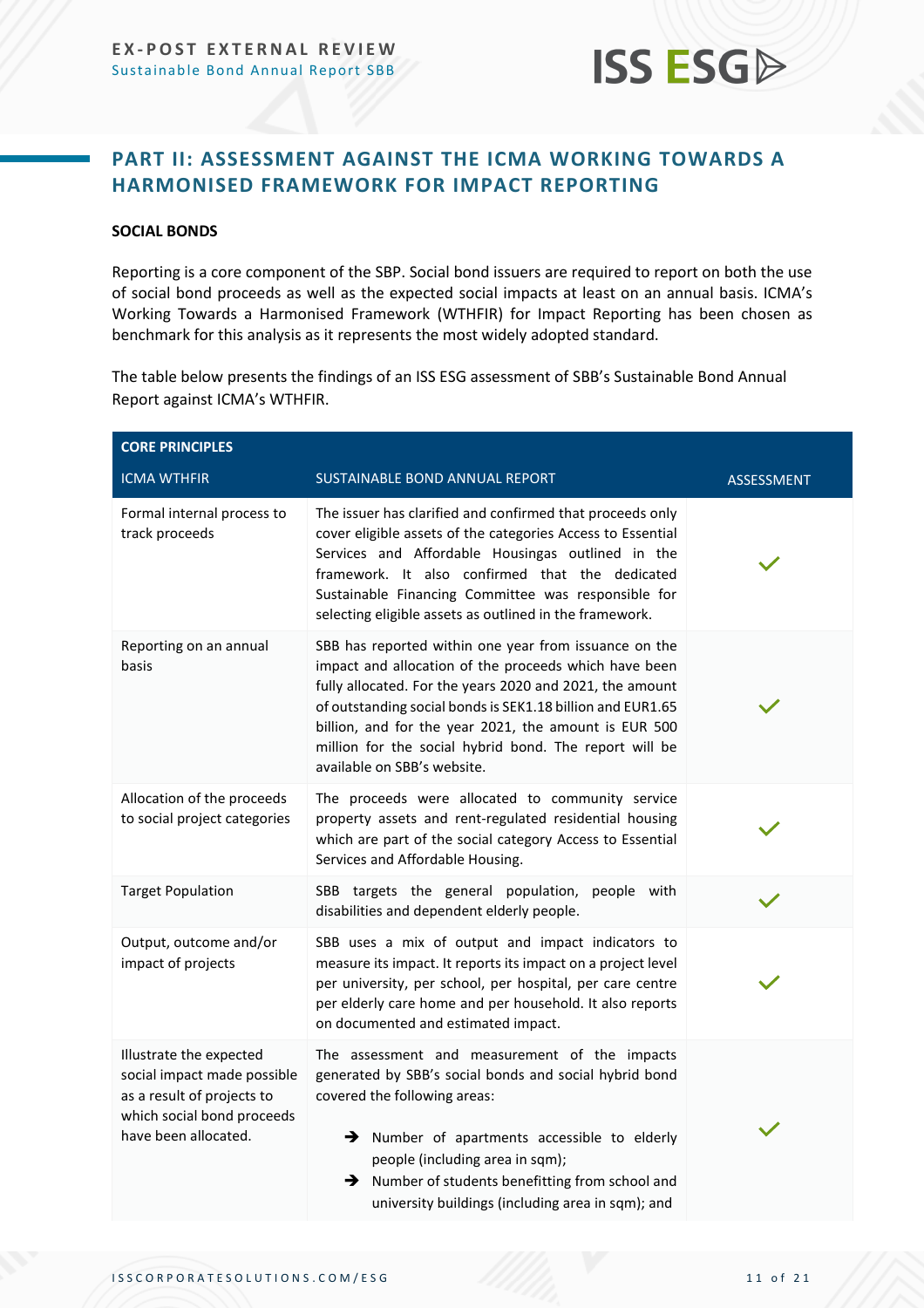

|                                                                                                                                       | $\rightarrow$ Number of patients benefitting from hospital<br>buildings and healthcare centres (including area<br>in sqm).<br>Number of households benefitting from rent-<br>regulated residential housing (including area in<br>sqm) |  |
|---------------------------------------------------------------------------------------------------------------------------------------|---------------------------------------------------------------------------------------------------------------------------------------------------------------------------------------------------------------------------------------|--|
| Use output, outcome,<br>and/or impact metrics<br>relevant for their projects<br>and utilise existing indicator<br>lists and catalogue | Output indicators: area in sqm, number of apartments,<br>patients per year, students reached per year, number of<br>households<br>indicators: documented<br>Impact<br>impact,<br>estimated<br>impact <sup>5</sup>                     |  |

| <b>RECOMMENDATIONS</b>                                                                                                                                                                                                                                         |                                                                                                                                                                                                                                                                                                                                                                 |                   |
|----------------------------------------------------------------------------------------------------------------------------------------------------------------------------------------------------------------------------------------------------------------|-----------------------------------------------------------------------------------------------------------------------------------------------------------------------------------------------------------------------------------------------------------------------------------------------------------------------------------------------------------------|-------------------|
| <b>ICMA WTHFIR</b>                                                                                                                                                                                                                                             | <b>SUSTAINABLE BOND ANNUAL REPORT</b>                                                                                                                                                                                                                                                                                                                           | <b>ASSESSMENT</b> |
| Be transparent about projects with<br>partial eligibility                                                                                                                                                                                                      | None of the newly financed projects were only<br>partially eligible.                                                                                                                                                                                                                                                                                            |                   |
| Provide background on the<br>methodology and assumptions used<br>for the calculation of social impact<br>indicators                                                                                                                                            | Social impact data have been collected by the<br>property managers for each property with<br>assistance from the tenant organisations. Some<br>social impact data have been estimated based<br>on social impact data from similar properties<br>and property areas. The indicators don't<br>represent an incremental change between a<br>baseline and a target. |                   |
| In case the expected impacts of<br>different project components may not<br>be reported separately, issuers may<br>attribute the results to each<br>component based on their relative<br>share in the related financing,<br>disclosing the attribution approach | The reporting covered the project categories<br>Access to Essential Services and Affordable<br>Housing, and impacts were<br>reported per<br>project separately.                                                                                                                                                                                                 | N/A               |
| Explain the methodology used to<br>determine the share of eligible project<br>financing being applied to impact<br>calculation                                                                                                                                 | The issuer identified the impact of each<br>invested eligible project but provides allocated<br>proceeds at a portfolio level only (and not per<br>project).                                                                                                                                                                                                    |                   |
| Collaborate with experts if reporting<br>the estimated lifetime impacts and/or<br>project economic life in years                                                                                                                                               | There is no reporting available on the estimated<br>lifetime impacts and project economic life in<br>years.                                                                                                                                                                                                                                                     | N/A               |
| Ex-post verification of specific projects                                                                                                                                                                                                                      | No ex-post verification is planned.                                                                                                                                                                                                                                                                                                                             | N/A               |

<sup>5</sup> estimated based on social impact for similar properties and property area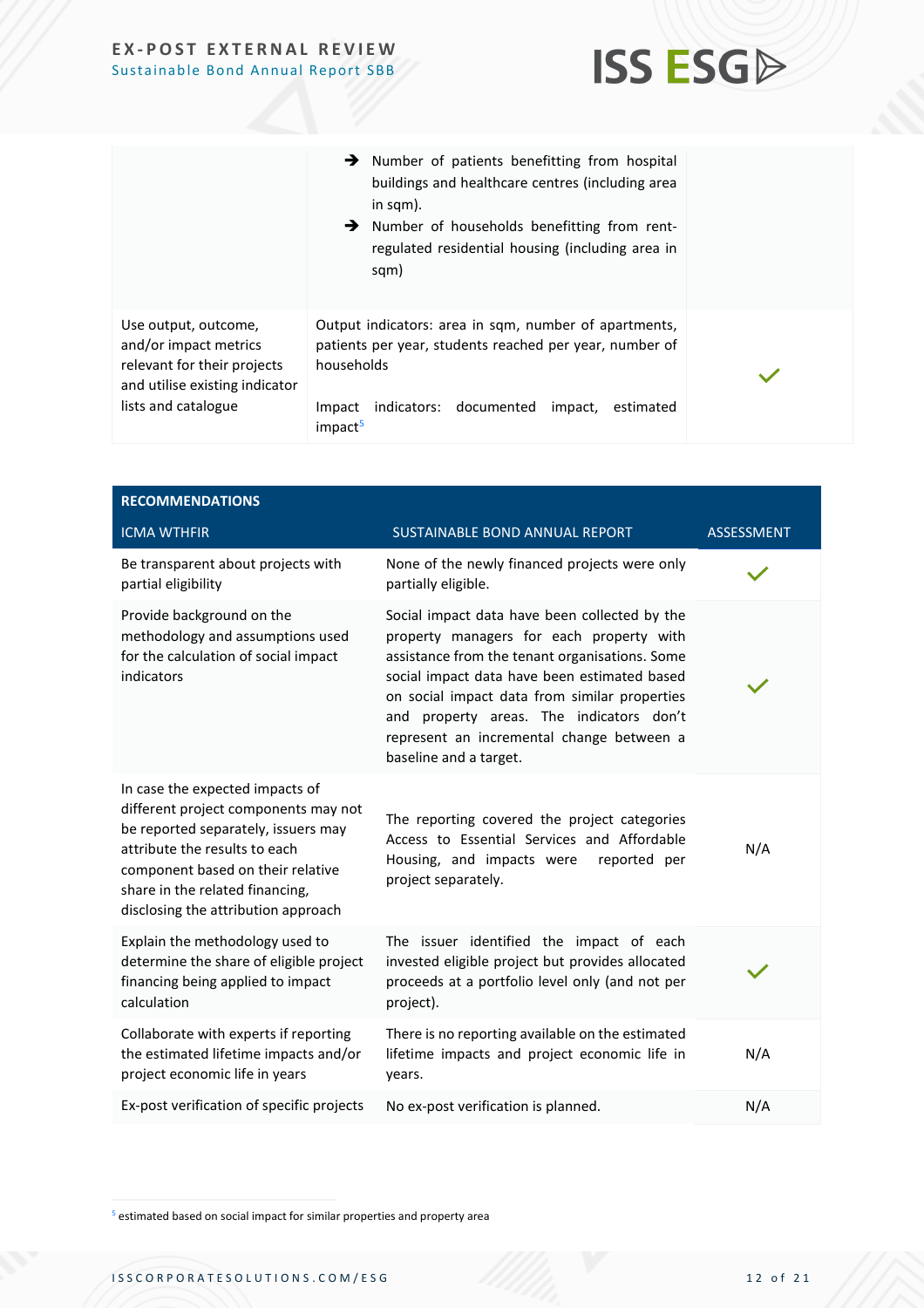

| Define and disclose the period and<br>process for including projects in their<br>report | The entirety of proceeds has been allocated to<br>social assets. No modification<br>refinance<br>(removal or additional projects) of the portfolio<br>is planned. |  |
|-----------------------------------------------------------------------------------------|-------------------------------------------------------------------------------------------------------------------------------------------------------------------|--|
| Indicate the timing of disbursements                                                    | The projects were refinanced in January, May<br>and June in 2021 at the time of the issued<br>bonds.                                                              |  |

*Opinion: ISS ESG finds that SBB followsICMA's Working Towards a Harmonised Framework for Impact Reporting 's core principles and key recommendations. The issuer provides transparency on the level of expected reporting as well as on frequency and scope, aligned with best market practices. SBB puts in place a formal internal process for tracking the proceeds and has clearly reported on the social bonds' use of proceeds as well as on the expected impacts thanks to various indicators.* 

#### **GREEN BONDS**

Reporting is a core component of the GBP. Green bond issuers are required to report on both the use of green bond proceeds, as well as the expected environmental impacts at least on an annual basis. ICMA's Harmonised Framework for Impact Reporting (HFIR) has been chosen as a benchmark for this analysis as it represents the most widely adopted standard.

The table below presents the findings of ISS ESG's assessment of SBB's Sustainable Bond Annual Report against the HFIR.

| <b>CORE PRINCIPLES</b>                             |                                                                                                                                                                                                                                                                                                                                                                                                                                                                                                                                                                                                                                               |                   |
|----------------------------------------------------|-----------------------------------------------------------------------------------------------------------------------------------------------------------------------------------------------------------------------------------------------------------------------------------------------------------------------------------------------------------------------------------------------------------------------------------------------------------------------------------------------------------------------------------------------------------------------------------------------------------------------------------------------|-------------------|
| <b>ICMA HFIR</b>                                   | SUSTAINABLE BOND ANNUAL REPORT                                                                                                                                                                                                                                                                                                                                                                                                                                                                                                                                                                                                                | <b>ASSESSMENT</b> |
| Reporting on an annual<br>basis                    | SBB did not issue any green bonds in the last year, but it<br>reported on the impact of the total amount of<br>outstanding green bonds which is SEK2.6 billion,<br>originating from bonds issued in 2019 and 2020. The<br>report will be available on SBB's website.                                                                                                                                                                                                                                                                                                                                                                          |                   |
| Illustrating the expected<br>environmental impacts | The assessment and measurement of the impacts<br>generated by SBB's green bonds covered the following<br>areas:<br>a. Environmental classification Miljöbyggnad Silver,<br>GreenBuilding and Breeam In-Use Very Good,<br>Outstanding and Energy Class A; and<br>b. Energy consumption in kWh/m2 and area in sqm<br>per green building (re-)financed.<br>SBB's vision was set with concrete targets such as<br>reduction in energy use and carbon emissions by 5% per<br>year, at least 50% of new production in wood and to<br>develop properties close to community services and<br>public transport. In addition, SBB has created an action |                   |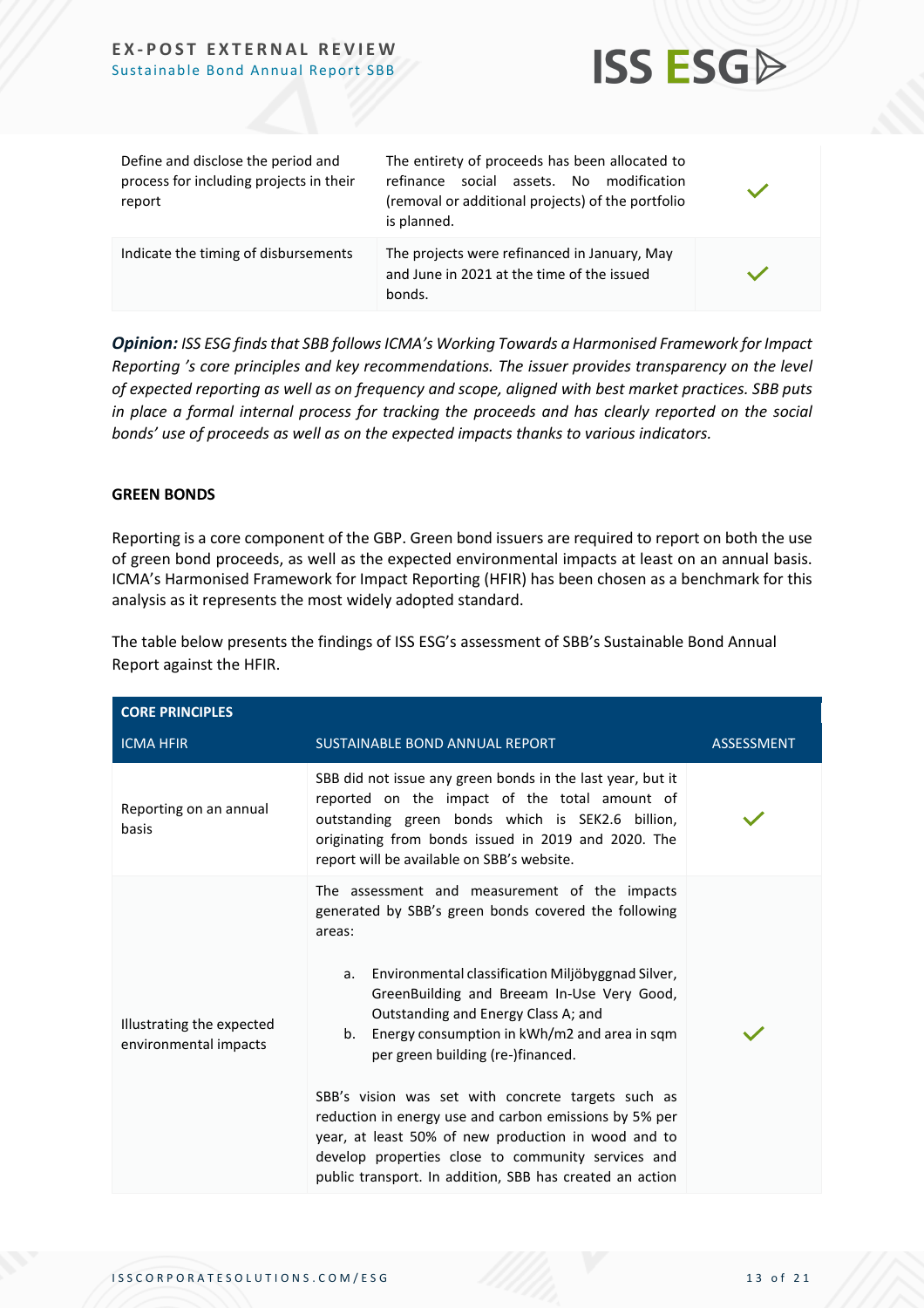

|                                 | plan to certify 500 buildings according to Miljöbyggnad<br>iDrift.                                                                                      |  |
|---------------------------------|---------------------------------------------------------------------------------------------------------------------------------------------------------|--|
| Transparency on the<br>currency | SBB reported on all outstanding green bonds and<br>invested projects in one currency. The total amount of<br>outstanding green bonds is SEK2.6 billion. |  |

| <b>RECOMMENDATIONS</b>                                                                                                                                                                                       |                                                                                                                                                                                                      |            |
|--------------------------------------------------------------------------------------------------------------------------------------------------------------------------------------------------------------|------------------------------------------------------------------------------------------------------------------------------------------------------------------------------------------------------|------------|
| <b>ICMA HFIR</b>                                                                                                                                                                                             | SUSTAINABLE BOND ANNUAL REPORT                                                                                                                                                                       | ASSESSMENT |
| Define and disclose the<br>period and process for<br>including projects in their<br>report                                                                                                                   | The entirety of proceeds has been allocated to green<br>assets. No modification (removal or additional projects)<br>of the portfolio is planned.                                                     |            |
| Indicate the total signed<br>amount and the amount of<br>environmental bonds<br>proceeds allocated to<br>eligible disbursements.                                                                             | The total outstanding amount of green bonds is SEK2.6<br>billion. The entirety of the proceeds has been allocated to<br>green assets.                                                                |            |
| Put in place a formal<br>internal process for the<br>allocation of proceeds<br>linked to their lending and<br>investment operations for<br>green projects and to<br>report on the allocation of<br>proceeds. | No new green projects were evaluated or selected in the<br>last year.                                                                                                                                |            |
| Provide a list of projects to<br>which environmental bond<br>proceeds have been<br>allocated, or report solely<br>on a portfolio level                                                                       | The Sustainable Bond Annual Report includes the total<br>amount of proceeds at portfolio level and lists all eligible<br>projects for the category green buildings in Sweden,<br>Norway and Finland. |            |
| Describe the approach to<br>impact reporting                                                                                                                                                                 | The issuer clearly identifies the impact of each eligible<br>project but provides allocated proceeds at a portfolio<br>level only.                                                                   |            |
| Report the estimated<br>lifetime results and/or<br>project economic life (in<br>years)                                                                                                                       | There is no reporting on the estimated lifetime impacts<br>and project economic life in years.                                                                                                       | N/A        |
| Ex-post verification of<br>specific projects                                                                                                                                                                 | There is no ex-post verification planned.                                                                                                                                                            | N/A        |
| Report on at least a limited<br>number of sector specific<br>core indicators for projects<br>included in their green<br>bond programmes                                                                      | SBB reports on certification standards for green buildings<br>and energy use which are core indicators for the sector.                                                                               |            |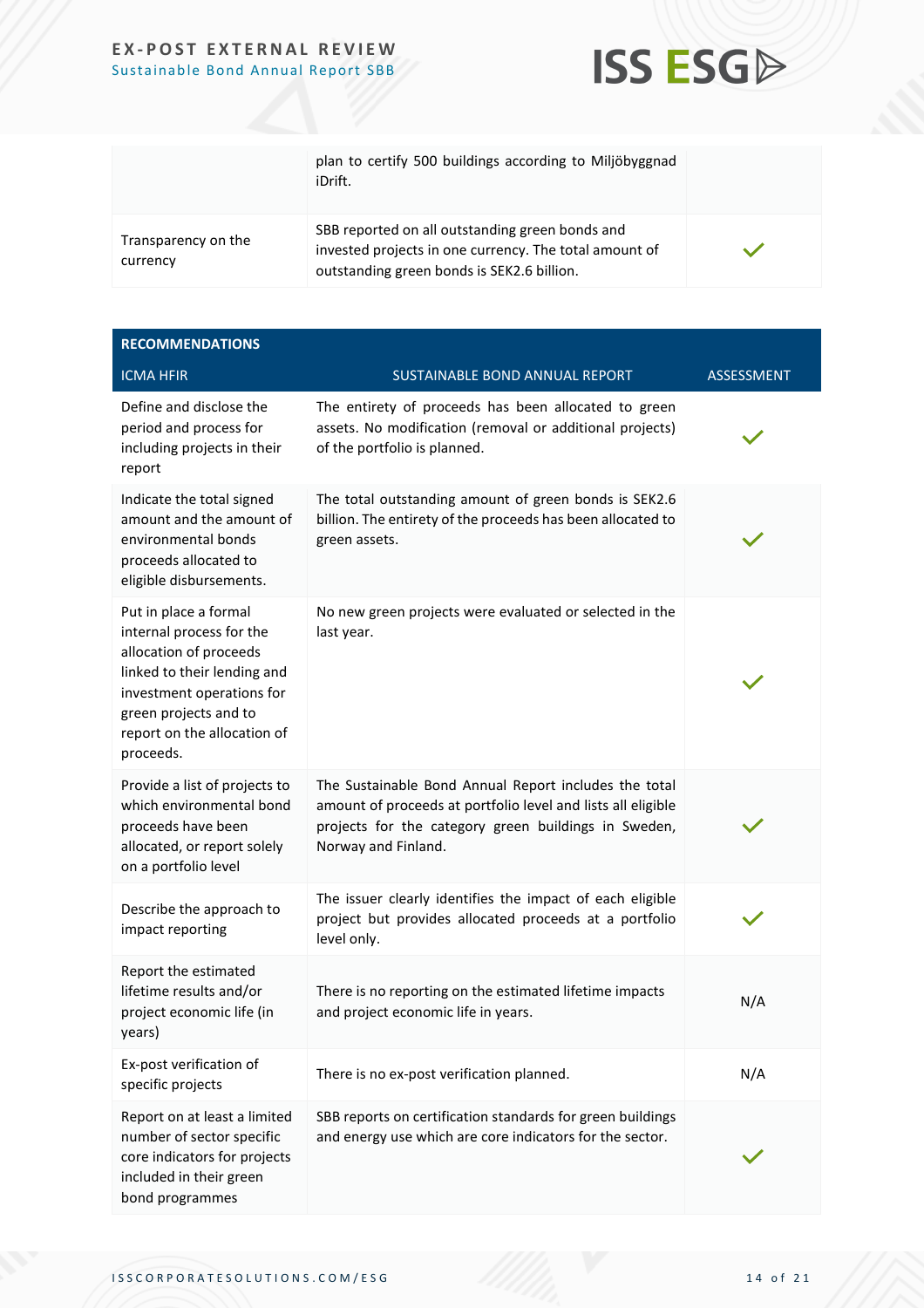

|                                                                                                                                                                                                                                                                      | A description of core environmental impacts is available<br>in the report:<br>Environmental classification Miljöbyggnad Silver,<br>$\bullet$<br>GreenBuilding and Breeam In-Use Very Good,<br>Outstanding and Energy Class A; and<br>Energy consumption in kWh/m2 and area in sqm<br>$\bullet$<br>per green building (re-)financed.                                                                                                                                                                                                                                                                                                                                           |     |
|----------------------------------------------------------------------------------------------------------------------------------------------------------------------------------------------------------------------------------------------------------------------|-------------------------------------------------------------------------------------------------------------------------------------------------------------------------------------------------------------------------------------------------------------------------------------------------------------------------------------------------------------------------------------------------------------------------------------------------------------------------------------------------------------------------------------------------------------------------------------------------------------------------------------------------------------------------------|-----|
| For the calculation of<br>indicators, where there is<br>no single commonly-used<br>standard, issuers may<br>follow their own<br>methodologies, disclosing<br>the methodologies                                                                                       | <b>Green building certification standard</b><br>Not applicable for certification standards.<br><b>Energy consumption</b><br>The energy use is tracked automatically with SBBs'<br>digital system for automated monitoring of energy use<br>in buildings. The energy follow-up system is the main<br>source of data for SBB since it tracks both the actual<br>energy use as well as energy use adjusted for<br>temperatures that deviate from an average year.<br>Complementary data from energy performance<br>certificates are used since the energy follow-up system<br>does not track energy use that is not controlled by SBB,<br>for instance in triple-net properties. |     |
| Elect, to convert units<br>reported for individual<br>projects. Disclosure on the<br>conversion approach                                                                                                                                                             | Not applicable because none of the reported units need<br>to be converted.                                                                                                                                                                                                                                                                                                                                                                                                                                                                                                                                                                                                    | N/A |
| Be transparent about<br>projects with partial<br>eligibility                                                                                                                                                                                                         | Not applicable because there are no projects with partial<br>eligibility.                                                                                                                                                                                                                                                                                                                                                                                                                                                                                                                                                                                                     | N/A |
| In case the expected<br>impacts of different project<br>components may not be<br>reported separately, issuers<br>may attribute the results to<br>each component based on<br>their relative share in the<br>related financing, disclosing<br>the attribution approach | The reporting covered the category Green Buildings,<br>and impacts were not reported as a total of different<br>projects.                                                                                                                                                                                                                                                                                                                                                                                                                                                                                                                                                     | N/A |

*Opinion: ISS ESG finds that SBB follows the HFIR's core principles and key recommendations. The issuer provides transparency on the level of expected reporting as well as on frequency and scope, aligned with best market practices. SBB has clearly reported on the green bonds' use of proceeds as well as on the expected impacts thanks to various indicators.*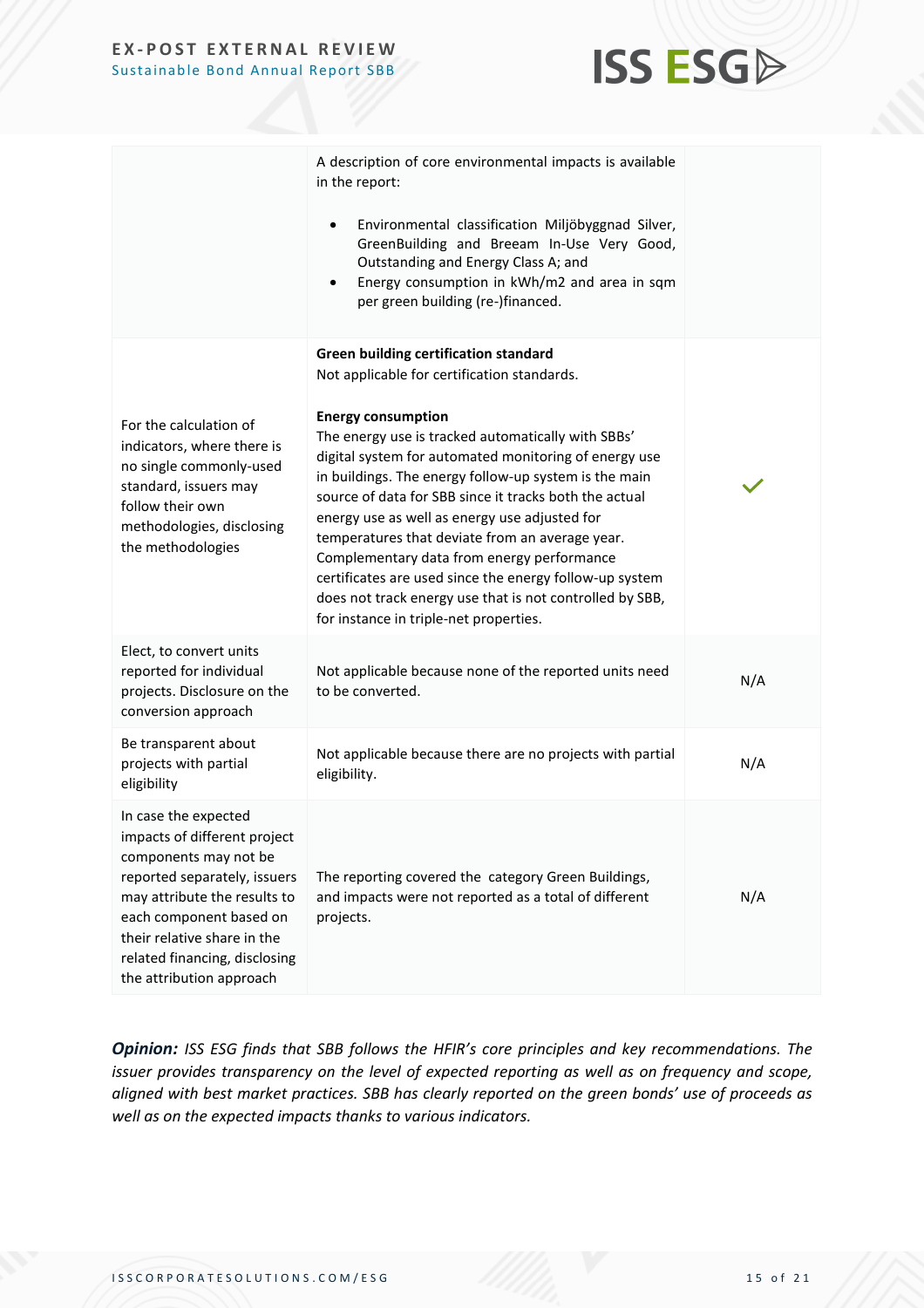### <span id="page-15-0"></span>**PART III: DISCLOSURE OF PROCEEDS ALLOCATION AND SOUNDNESS OF THE IMPACT REPORTING INDICATORS**

*Methodology note: ISS ESG's review does not follow auditing or assurance standards or guidance. ISS ESG does not provide assurance on the information presented in SBB's Sustainable Bond Annual Report. ISS ESG notes that it has not verified or audited the allocation reporting and thus cannot provide any assurance on its soundness. ISS ESG solely conducted a review of the Use of Proceeds' allocation and impact reporting against ICMA's Working Towards a Harmonised Framework for Impact Reporting 's core principles, recommendations and best market practices.*

#### Use of Proceeds Allocation

Use of Proceeds' allocation reporting is key to put the impacts into perspective with the number of investments allocated to the respective Use of Proceeds' categories. ISS ESG solely conducted a review of the Use of Proceeds' allocation reporting against ICMA Green Bond Principles/Social Bond Principles' requirements on the level, scope and information to be provided in the allocation reporting. ISS ESG finds that the use of proceeds' allocation reporting occurred within one year from the issuance, after full allocation of the proceeds of the social bonds and social hybrid bond. SBB did not issue any green bonds in the reporting year.

This is the third year of allocation reporting. In 2021, all proceeds of the social and green bonds have been fully allocated. The use of proceeds' allocation reporting occurred within the regular annual cycle from the issuance.

#### Proceeds allocated to Eligible Projects

The proceeds' allocation is broken down at portfolio level. The issuer has provided details about the type of projects included in the portfolio.

ISS ESG finds that the allocation report section of SBB's Sustainable Bond Annual Report aligns with best market practices by providing information on:

- The number of projects (re-)financed
- The number of beneficiaries (students, patients and households)
- The energy consumption per sqm
- The total amount of proceeds in million euros (divided per environmental and social assets)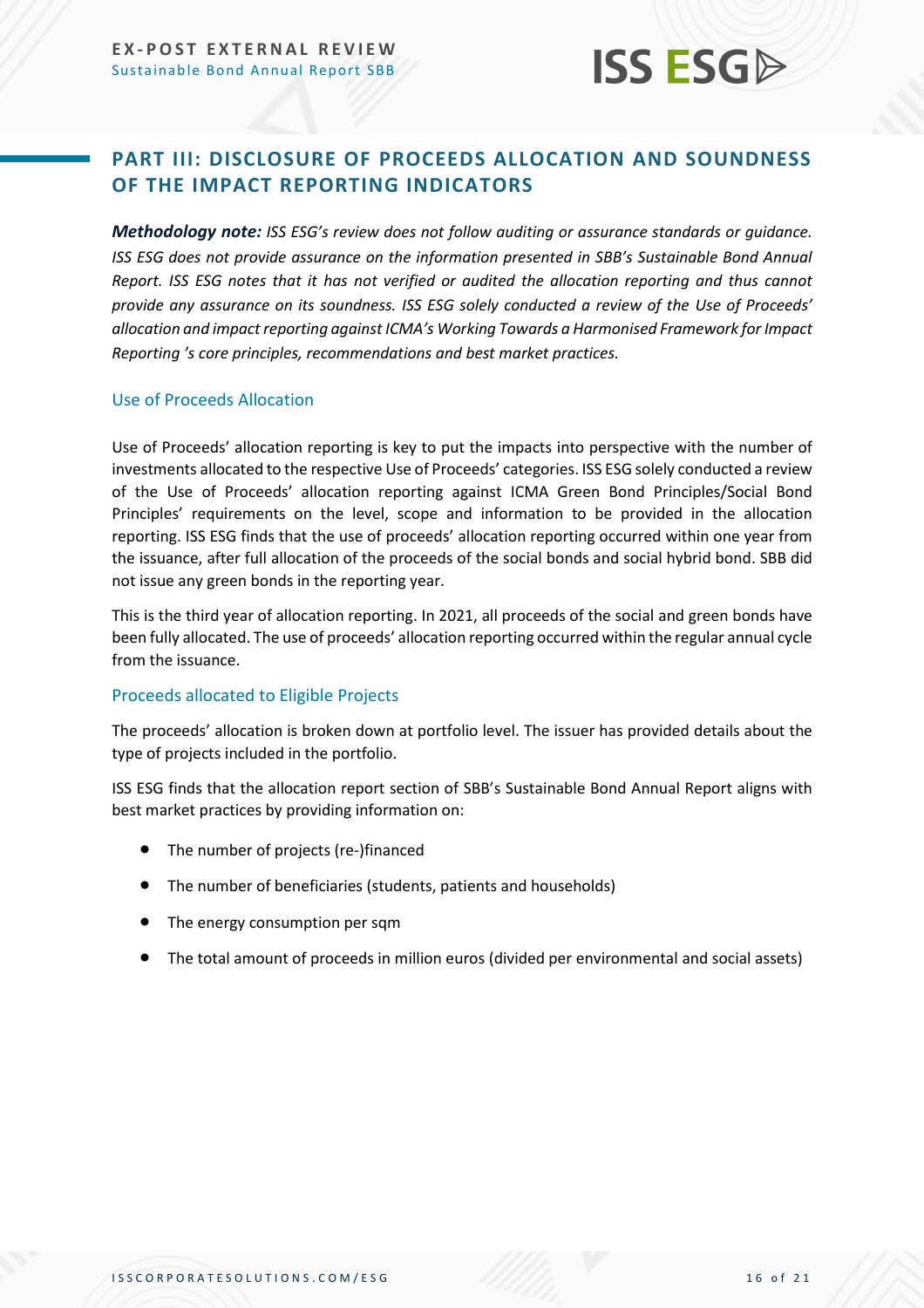

#### Impact Reporting Indicators

ISS ESG finds that the impact indicators used by SBB's Sustainable Bond Annual Report align with best market practices using ICMA's recommended metrics, either in the HFIR or the WTHFIR. The table below shows the assessment conducted by ISS ESG. The issuer measures and discloses relevant indicators for each Use of Proceeds' project.

| <b>ELEMENT</b>                                                   | ASSESSMENT                                                                                                                                                                                                                                                                                                                                                                                                                                                                                                     |
|------------------------------------------------------------------|----------------------------------------------------------------------------------------------------------------------------------------------------------------------------------------------------------------------------------------------------------------------------------------------------------------------------------------------------------------------------------------------------------------------------------------------------------------------------------------------------------------|
|                                                                  | The indicators chosen by the issuer for the social and green bonds are the<br>following:                                                                                                                                                                                                                                                                                                                                                                                                                       |
|                                                                  | <b>Social Bonds</b><br>1.                                                                                                                                                                                                                                                                                                                                                                                                                                                                                      |
|                                                                  | Output indicators: area in sqm, number of apartments, patients per year,<br>students reached per year, number of households                                                                                                                                                                                                                                                                                                                                                                                    |
| <b>Relevance</b>                                                 | <b>Green Bonds</b><br>2.                                                                                                                                                                                                                                                                                                                                                                                                                                                                                       |
|                                                                  | Certification standard<br>a)                                                                                                                                                                                                                                                                                                                                                                                                                                                                                   |
|                                                                  | Energy consumption per sqm and total area per green building (re-<br>b)<br>)financed                                                                                                                                                                                                                                                                                                                                                                                                                           |
|                                                                  | The above indicators are quantitative and material to the use of proceeds<br>categories financed through the green and social bonds, and in line with the<br>suggested impact reporting metrics by ICMA's WTHFIR and HFIR. This aligns with<br>best market practices.                                                                                                                                                                                                                                          |
|                                                                  | <b>Social bonds</b><br>1.                                                                                                                                                                                                                                                                                                                                                                                                                                                                                      |
|                                                                  | Social impact data have been collected by the property managers for<br>each property with assistance from the tenant organisations. Some<br>social impact data have been estimated based on data from similar<br>properties and property areas.                                                                                                                                                                                                                                                                |
|                                                                  | <b>Green Bonds</b><br>2.                                                                                                                                                                                                                                                                                                                                                                                                                                                                                       |
| Data sourcing and<br>methodologies of<br>quantitative assessment | <b>Certification Standard</b><br>a)<br>As impact indicator, the issuer uses nationally recognised certification<br>standards by the Sweden Green Building Council: GreenBuilding,<br>Miljöbyggnad Silver and Breeam In-Use Very Good, Outstanding and<br>Energy Class A.                                                                                                                                                                                                                                       |
|                                                                  | Energy consumption and area per green building (re-)financed<br>b)<br>The energy use is tracked automatically with SBB's digital system for<br>automated monitoring of energy use in buildings. The energy follow-<br>up system is the main source of data for SBB, since it tracks both the<br>actual energy use as well as energy use adjusted for temperatures that<br>deviates from an average year. Complementary data from energy<br>performance certificates are used since the energy follow-up system |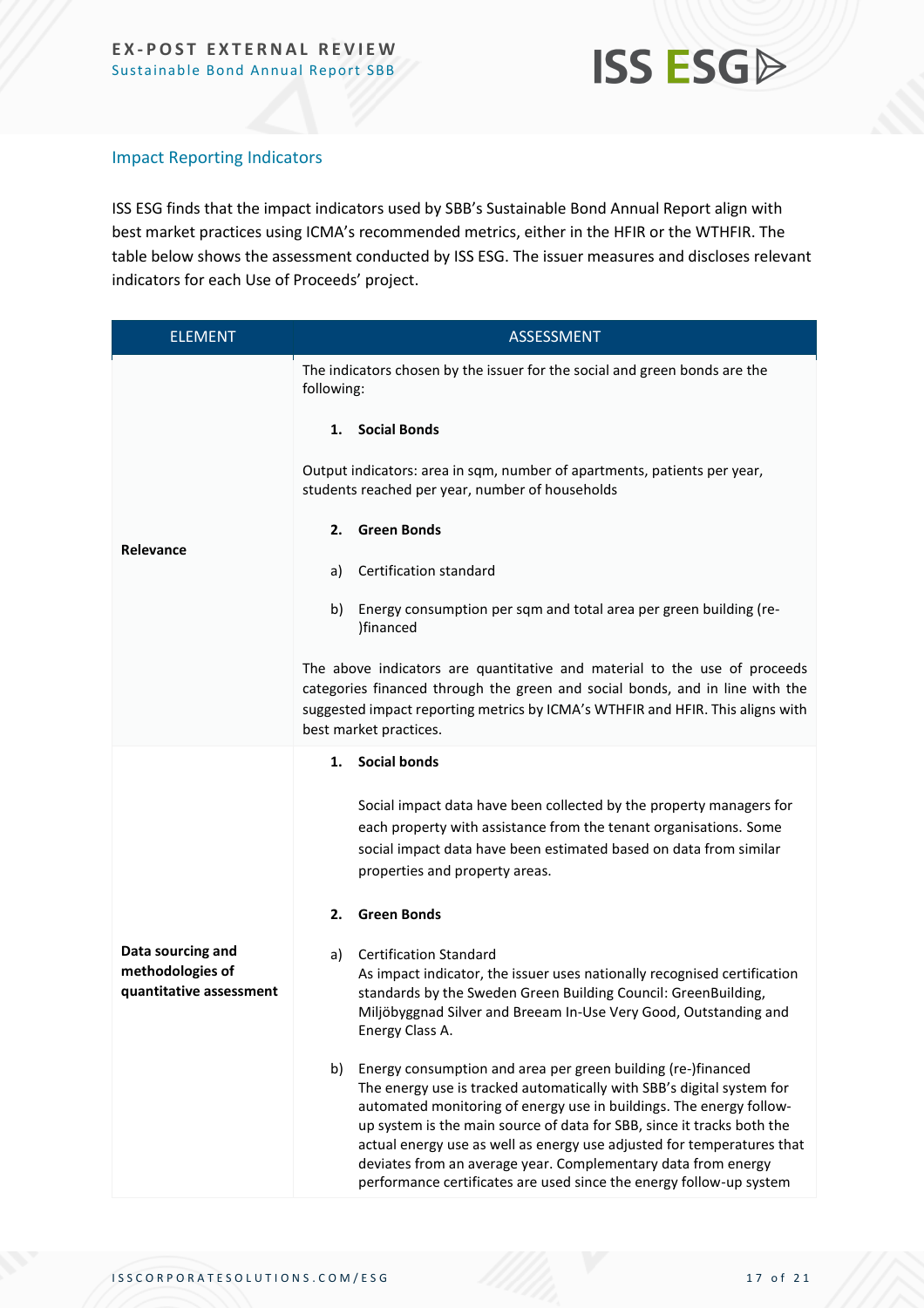

|                              | does not track energy use that is not controlled by SBB, for instance in<br>triple-net properties.                                                                                                                                                                                                                                                                                                                                                                                                                                                                                                                                                                                                                                                                                                         |
|------------------------------|------------------------------------------------------------------------------------------------------------------------------------------------------------------------------------------------------------------------------------------------------------------------------------------------------------------------------------------------------------------------------------------------------------------------------------------------------------------------------------------------------------------------------------------------------------------------------------------------------------------------------------------------------------------------------------------------------------------------------------------------------------------------------------------------------------|
| <b>Baseline selection</b>    | 1. Social bonds<br>The indicators follow examples outlined by ICMA in its WTHFIR.<br>2. Green Bonds<br>Certification standard<br>a)<br>GreenBuilding <sup>6</sup> , Miljöbyggnad <sup>7</sup> Silver and Breeam In-Use Very Good,<br>Outstanding and Energy Class A provide important baselines against<br>which the green building projects can be benchmarked.<br>Energy consumption and area per green building (re-)financed<br>b)<br>Energy consumption and area per green building represent a relevant<br>baseline indicator.<br>The impact data is compared with relevant baseline data in regard to<br>certification standards and energy consumption and area per green building.<br>The remaining social impact and energy consumption indicators follow baseline<br>examples in ICMA's WTHFIR. |
| <b>Scale and granularity</b> | The impact data is presented at the project level for the green bond and social<br>bond indicators.                                                                                                                                                                                                                                                                                                                                                                                                                                                                                                                                                                                                                                                                                                        |

 $6$  GreenBuilding was initially an EU-initiative focusing on energy use. It is now governed by the Sweden Green Building Council. To be certified, a building needs to prove that the energy use is at least 25% less than the national requirements for new buildings. Detailed information on the certification can be accessed on the website of the Sweden Green Building Council.

 $7$  Miljöbyggnad is a certification system developed in Sweden and governed by the Sweden Green Building Council. It includes requirements in 16 different indicators including energy use, renewable energy, sound, ventilation, daylight, avoidance of environmentally hazardous materials and life cycle emissions. Detailed information on the certification can be accessed on the website of the Sweden Green Building Council.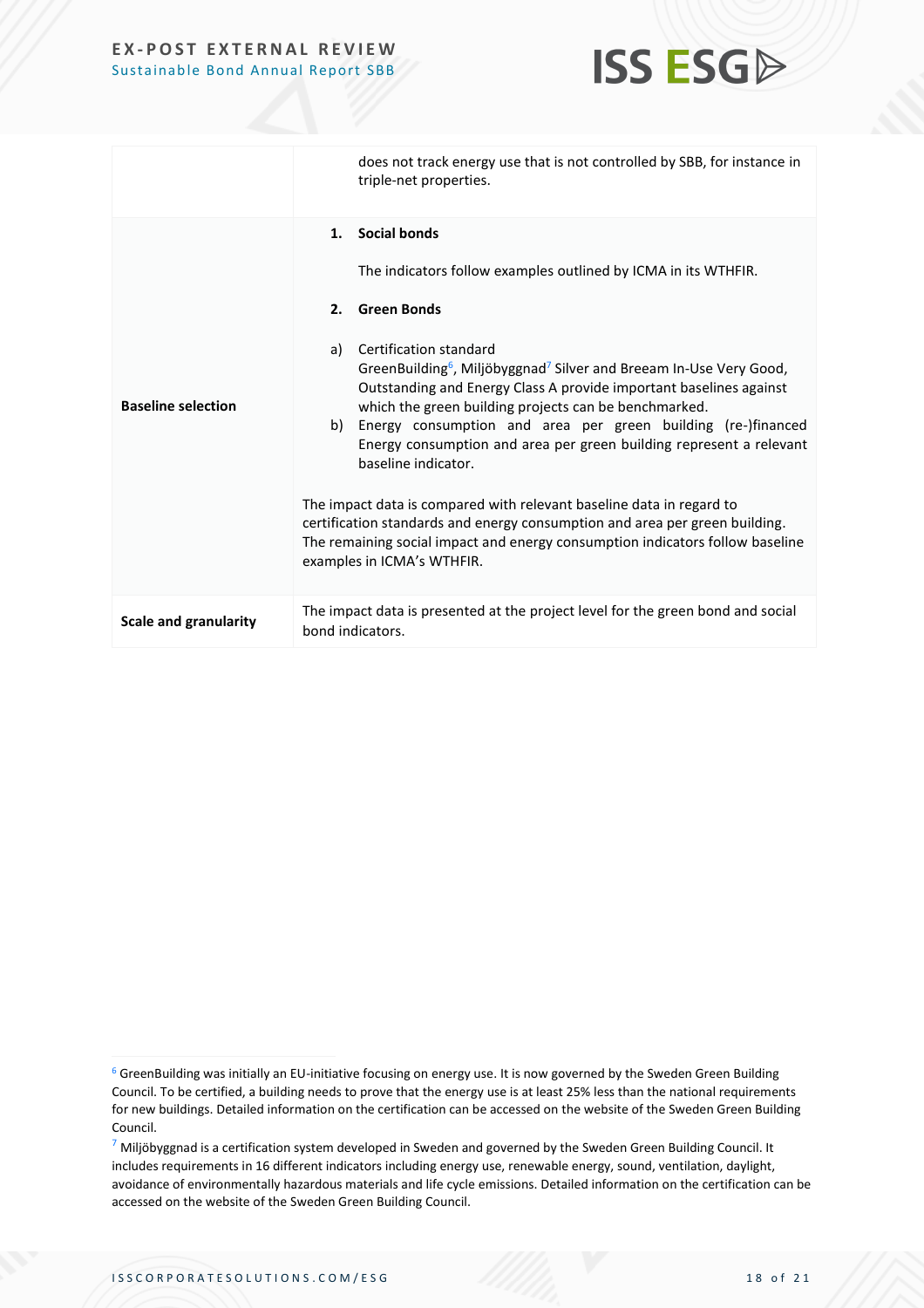

#### High-level mapping of the impact indicators with the UN Sustainable Development Goals

Based on the project categories financed and refinanced by the bonds as disclosed in the issuer's Sustainable Bond Annual Report, the impact indicator(s) adopted by SBB for its social and green bonds can be mapped to the following SDGs, according to the ICMA "A High-Level Mapping to the Sustainable Development Goals"<sup>8</sup>.

| <b>IMPACT INDICATORS</b>                                                        | <b>SUSTAINABLE DEVELOPMENT GOALS</b>       |
|---------------------------------------------------------------------------------|--------------------------------------------|
| a) energy consumption impact                                                    |                                            |
| b) number of students benefitting from school and<br>university buildings       | QUALITY<br>EDUCATION                       |
| c) number of patients benefitting from hospital<br>building interventions       | <b>GOOD HEALTH<br/>AND WELL-BEING</b><br>3 |
| d) number of households benefitting from rent-<br>regulated residential housing | 1 NO <sub>POVERTY</sub>                    |

<sup>8</sup> [https://www.icmagroup.org/assets/documents/Regulatory/Green-Bonds/June-2020/Mapping-SDGs-to-Green-Social-and-Sustainability-](https://www.icmagroup.org/assets/documents/Regulatory/Green-Bonds/June-2020/Mapping-SDGs-to-Green-Social-and-Sustainability-Bonds-2020-June-2020-090620.pdf)[Bonds-2020-June-2020-090620.pdf](https://www.icmagroup.org/assets/documents/Regulatory/Green-Bonds/June-2020/Mapping-SDGs-to-Green-Social-and-Sustainability-Bonds-2020-June-2020-090620.pdf)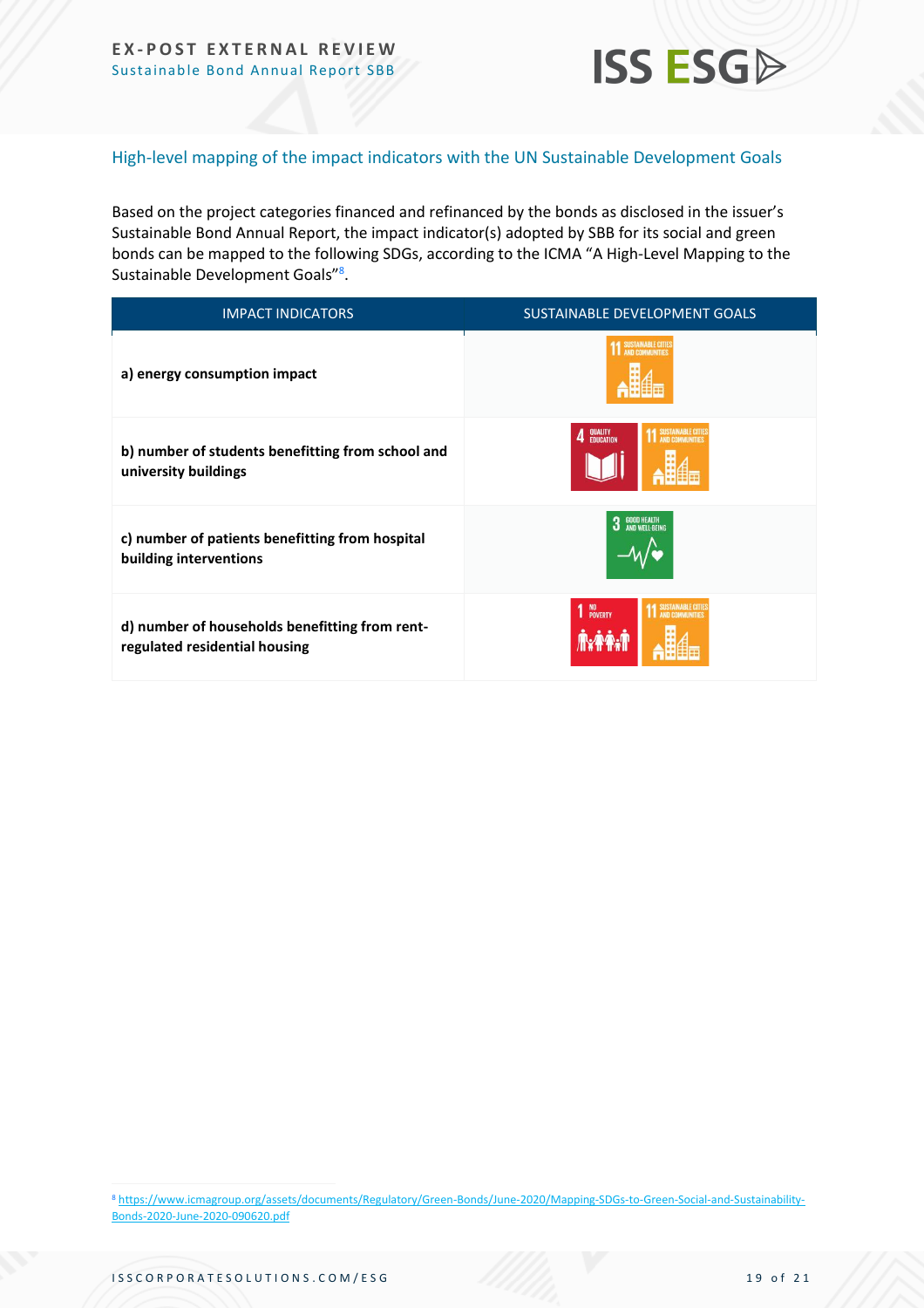## **ISS ESG**

#### DISCLAIMER

- 1. Validity of the External Review: As long as no material changes are undertaken by the issuer to its Sustainable Bond Annual Report as of 11.05.2022
- 2. ISS ESG uses a proprietary methodology to assess the post-issuance reports. In doing so, we adhere to standardized procedures to ensure consistent quality of responsibility research worldwide. In addition, we conduct External Reviews solely based on data provided by the issuer.
- 3. We would, however, point out that we do not warrant that the information presented in this External Review is complete, accurate, or up to date. Any liability on the part of ISS ESG in connection with the use of this External Review, the information provided in them, and the use thereof shall be excluded. In particular, we point out that the verification of the compliance with the selection criteria is based solely on random samples and documents submitted by the issuer.
- 4. All statements of opinion and value judgments given by us do not in any way constitute purchase or investment recommendations. In particular, the External Review is no assessment of the economic profitability and creditworthiness of a bond but refers exclusively to the social and environmental criteria mentioned above.
- 5. We would point out that this External Review, certain images, text, and graphics contained therein, and the layout and company logo of ISS ESG are the property of ISS and are protected under copyright and trademark law. Any use of such ISS property shall require the express prior written consent of ISS. The use shall be deemed to refer in particular to the copying or duplication of the External Review wholly or in part, the distribution of the External Review, either free of charge or against payment, or the exploitation of this External Review in any other conceivable manner.

The issuer that is the subject of this report may have purchased self-assessment tools and publications from ISS Corporate Solutions, Inc. ("ICS"), a wholly-owned subsidiary of ISS, or ICS may have provided advisory or analytical services to the issuer. No employee of ICS played a role in the preparation of this report. If you are an ISS institutional client, you may inquire about any issuer's use of products and services from ICS by emailin[g disclosure@issgovernance.com.](mailto:disclosure@issgovernance.com)

This report has not been submitted to, nor received approval from, the United States Securities and Exchange Commission or any other regulatory body. While ISS exercised due care in compiling this report, it makes no warranty, express or implied, regarding the accuracy, completeness or usefulness of this information and assumes no liability with respect to the consequences of relying on this information for investment or other purposes. In particular, the research and scores provided are not intended to constitute an offer, solicitation or advice to buy or sell securities nor are they intended to solicit votes or proxies.

Deutsche Börse AG ("DB") owns an approximate 80% stake in ISS HoldCo Inc., the holding company which wholly owns ISS. The remainder of ISS HoldCo Inc. is held by a combination of Genstar Capital ("Genstar") and ISS management. ISS has formally adopted policies on non-interference and potential conflicts of interest related to DB, Genstar, and the board of directors of ISS HoldCo Inc. These policies are intended to establish appropriate standards and procedures to protect the integrity and independence of the research, recommendations, ratings and other analytical offerings produced by ISS and to safeguard the reputations of ISS and its owners. Further information regarding these policies are available a[t https://www.issgovernance.com/compliance/due-diligence-materials.](https://www.issgovernance.com/compliance/due-diligence-materials)